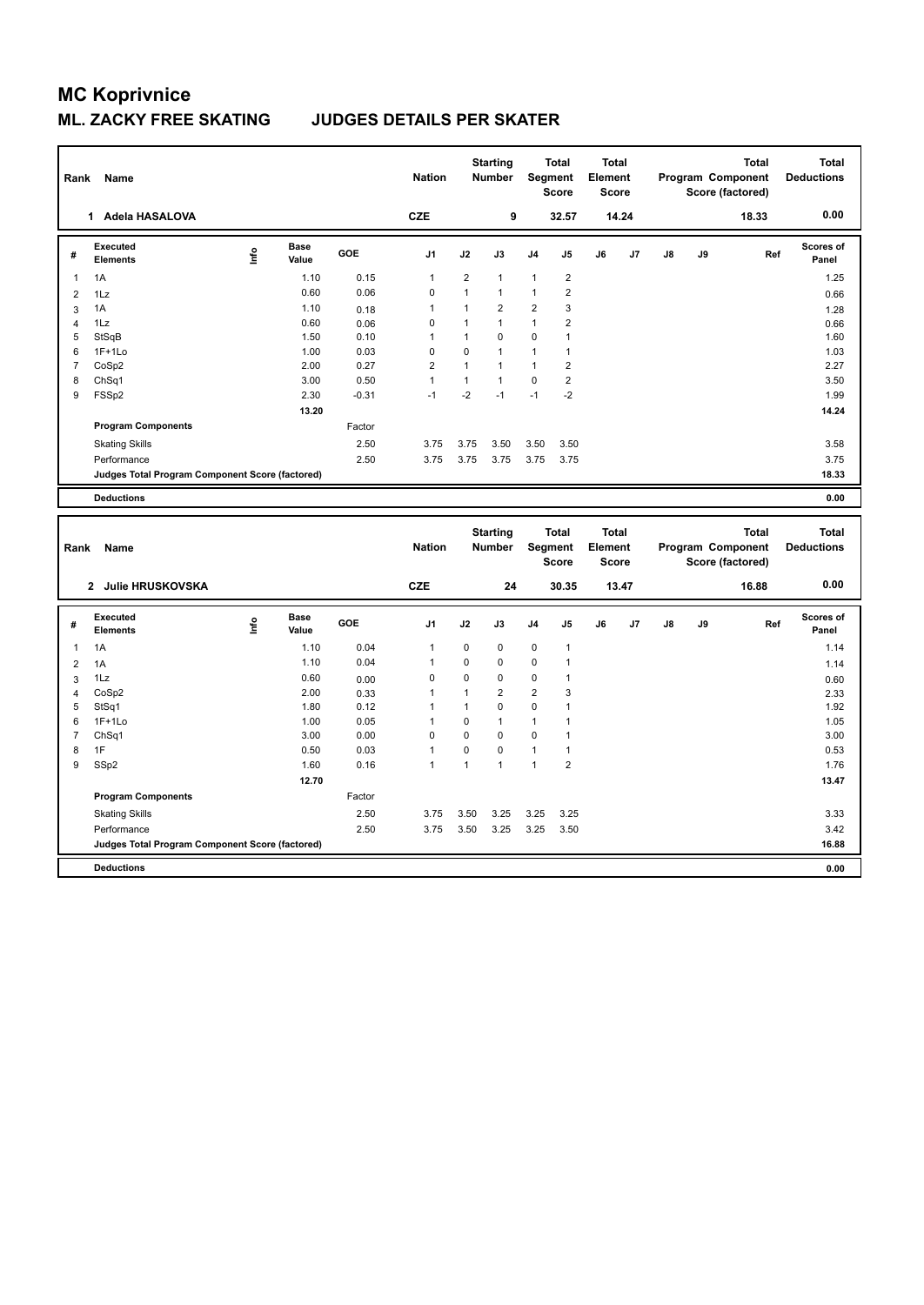| Rank           | Name                                            |             |                      |        | <b>Nation</b>  |                | <b>Starting</b><br><b>Number</b> |              | <b>Total</b><br>Segment<br><b>Score</b> | <b>Total</b><br>Element<br><b>Score</b> |       |               |    | <b>Total</b><br>Program Component<br>Score (factored) | <b>Total</b><br><b>Deductions</b> |
|----------------|-------------------------------------------------|-------------|----------------------|--------|----------------|----------------|----------------------------------|--------------|-----------------------------------------|-----------------------------------------|-------|---------------|----|-------------------------------------------------------|-----------------------------------|
|                | 3 Natalie STEPANKOVA                            |             |                      |        | <b>CZE</b>     |                | $\mathbf{2}$                     |              | 28.65                                   |                                         | 13.02 |               |    | 15.63                                                 | 0.00                              |
| #              | <b>Executed</b><br><b>Elements</b>              | <u>lnfo</u> | <b>Base</b><br>Value | GOE    | J1             | J2             | J3                               | J4           | J5                                      | J6                                      | J7    | J8            | J9 | Ref                                                   | Scores of<br>Panel                |
| 1              | $1A+1Lo$                                        |             | 1.60                 | 0.00   | 0              | 0              | $\mathbf 0$                      | $\mathbf 0$  | $\pmb{0}$                               |                                         |       |               |    |                                                       | 1.60                              |
| $\overline{2}$ | 1Lz                                             |             | 0.60                 | 0.00   | $\mathbf 0$    | 0              | $\mathbf 0$                      | $\mathbf 0$  | $\pmb{0}$                               |                                         |       |               |    |                                                       | 0.60                              |
| 3              | SSp2                                            |             | 1.60                 | 0.11   | 0              | 0              | 1                                | 1            | 1                                       |                                         |       |               |    |                                                       | 1.71                              |
| $\overline{4}$ | 1F                                              |             | 0.50                 | 0.00   | $\mathbf 0$    | 0              | $\mathbf 0$                      | $\mathbf 0$  | 0                                       |                                         |       |               |    |                                                       | 0.50                              |
| 5              | StSqB                                           |             | 1.50                 | 0.15   | 1              | 0              | $\overline{1}$                   | $\mathbf{1}$ | $\mathbf{1}$                            |                                         |       |               |    |                                                       | 1.65                              |
| 6              | ChSq1                                           |             | 3.00                 | 0.33   | $\mathbf 0$    | 0              | 1                                | $\mathbf{1}$ | 1                                       |                                         |       |               |    |                                                       | 3.33                              |
| $\overline{7}$ | 1F                                              |             | 0.50                 | 0.03   | $\mathbf 0$    | 0              | 1                                | $\mathbf{1}$ | $\mathbf{1}$                            |                                         |       |               |    |                                                       | 0.53                              |
| 8              | 1A                                              |             | 1.10                 | 0.00   | $\mathbf 0$    | 0              | $\mathbf 0$                      | $\mathbf 0$  | 0                                       |                                         |       |               |    |                                                       | 1.10                              |
| 9              | CoSp2                                           |             | 2.00                 | 0.00   | $\mathbf 0$    | 0              | $\mathbf 0$                      | $\mathbf 0$  | $\overline{2}$                          |                                         |       |               |    |                                                       | 2.00                              |
|                |                                                 |             | 12.40                |        |                |                |                                  |              |                                         |                                         |       |               |    |                                                       | 13.02                             |
|                | <b>Program Components</b>                       |             |                      | Factor |                |                |                                  |              |                                         |                                         |       |               |    |                                                       |                                   |
|                | <b>Skating Skills</b>                           |             |                      | 2.50   | 3.25           | 3.00           | 3.00                             | 3.00         | 3.00                                    |                                         |       |               |    |                                                       | 3.00                              |
|                | Performance                                     |             |                      | 2.50   | 3.25           | 3.25           | 3.25                             | 3.25         | 3.25                                    |                                         |       |               |    |                                                       | 3.25                              |
|                | Judges Total Program Component Score (factored) |             |                      |        |                |                |                                  |              |                                         |                                         |       |               |    |                                                       | 15.63                             |
|                | <b>Deductions</b>                               |             |                      |        |                |                |                                  |              |                                         |                                         |       |               |    |                                                       | 0.00                              |
| Rank           | Name                                            |             |                      |        | <b>Nation</b>  |                | <b>Starting</b><br>Number        |              | <b>Total</b><br>Segment<br><b>Score</b> | <b>Total</b><br>Element<br><b>Score</b> |       |               |    | <b>Total</b><br>Program Component<br>Score (factored) | <b>Total</b><br><b>Deductions</b> |
|                | 4 Natalie KROUPOVA                              |             |                      |        | <b>CZE</b>     |                | 5                                |              | 28.41                                   |                                         | 12.78 |               |    | 15.63                                                 | 0.00                              |
| #              | <b>Executed</b><br><b>Elements</b>              | Life        | Base<br>Value        | GOE    | J <sub>1</sub> | J2             | J3                               | J4           | J5                                      | J6                                      | J7    | $\mathsf{J}8$ | J9 | Ref                                                   | <b>Scores of</b><br>Panel         |
| $\mathbf{1}$   | 1F                                              |             | 0.50                 | 0.00   | $\mathbf 0$    | 0              | $\mathbf 0$                      | $\mathbf 0$  | $\pmb{0}$                               |                                         |       |               |    |                                                       | 0.50                              |
| $\overline{2}$ | 1Lz                                             |             | 0.60                 | 0.00   | 0              | 0              | $\mathbf 0$                      | $\mathbf 0$  | 0                                       |                                         |       |               |    |                                                       | 0.60                              |
| 3              | SSp2                                            |             | 1.60                 | 0.05   | 1              | 0              | $\mathbf 0$                      | $\mathbf 0$  | $\mathbf{1}$                            |                                         |       |               |    |                                                       | 1.65                              |
| $\overline{4}$ | StSqB                                           |             | 1.50                 | 0.10   | 0              | $\mathbf{1}$   | $\overline{1}$                   | $\mathbf 0$  | 1                                       |                                         |       |               |    |                                                       | 1.60                              |
| 5              | Ch <sub>Sq1</sub>                               |             | 3.00                 | 0.00   | $\mathbf 0$    | 0              | $\mathbf 0$                      | $\mathbf 0$  | $\mathbf{1}$                            |                                         |       |               |    |                                                       | 3.00                              |
| 6              | $1A+1Lo$                                        |             | 1.60                 | 0.00   | 0              | $-1$           | $\mathbf 0$                      | 0            | 0                                       |                                         |       |               |    |                                                       | 1.60                              |
| 7              | CoSp2                                           |             | 2.00                 | 0.13   | 1              | 0              | 1                                | $\mathbf 0$  | $\mathbf{1}$                            |                                         |       |               |    |                                                       | 2.13                              |
| 8              | 1Lz                                             |             | 0.60                 | 0.00   | $\mathbf 0$    | 0              | $\mathbf 0$                      | $\mathbf 0$  | $\pmb{0}$                               |                                         |       |               |    |                                                       | 0.60                              |
| 9              | 1A                                              |             | 1.10                 | 0.00   | $\Omega$       | $\overline{0}$ | $\Omega$                         | $\Omega$     | 0                                       |                                         |       |               |    |                                                       | 1.10                              |
|                |                                                 |             | 12.50                |        |                |                |                                  |              |                                         |                                         |       |               |    |                                                       | 12.78                             |
|                | <b>Program Components</b>                       |             |                      | Factor |                |                |                                  |              |                                         |                                         |       |               |    |                                                       |                                   |
|                | <b>Skating Skills</b>                           |             |                      | 2.50   | 3.25           | 3.50           | 3.25                             | 3.00         | 2.75                                    |                                         |       |               |    |                                                       | 3.17                              |
|                | Performance                                     |             |                      | 2.50   | 3.25           | 3.50           | 3.00                             | 3.00         | 3.00                                    |                                         |       |               |    |                                                       | 3.08                              |
|                |                                                 |             |                      |        |                |                |                                  |              |                                         |                                         |       |               |    |                                                       |                                   |
|                | Judges Total Program Component Score (factored) |             |                      |        |                |                |                                  |              |                                         |                                         |       |               |    |                                                       | 15.63                             |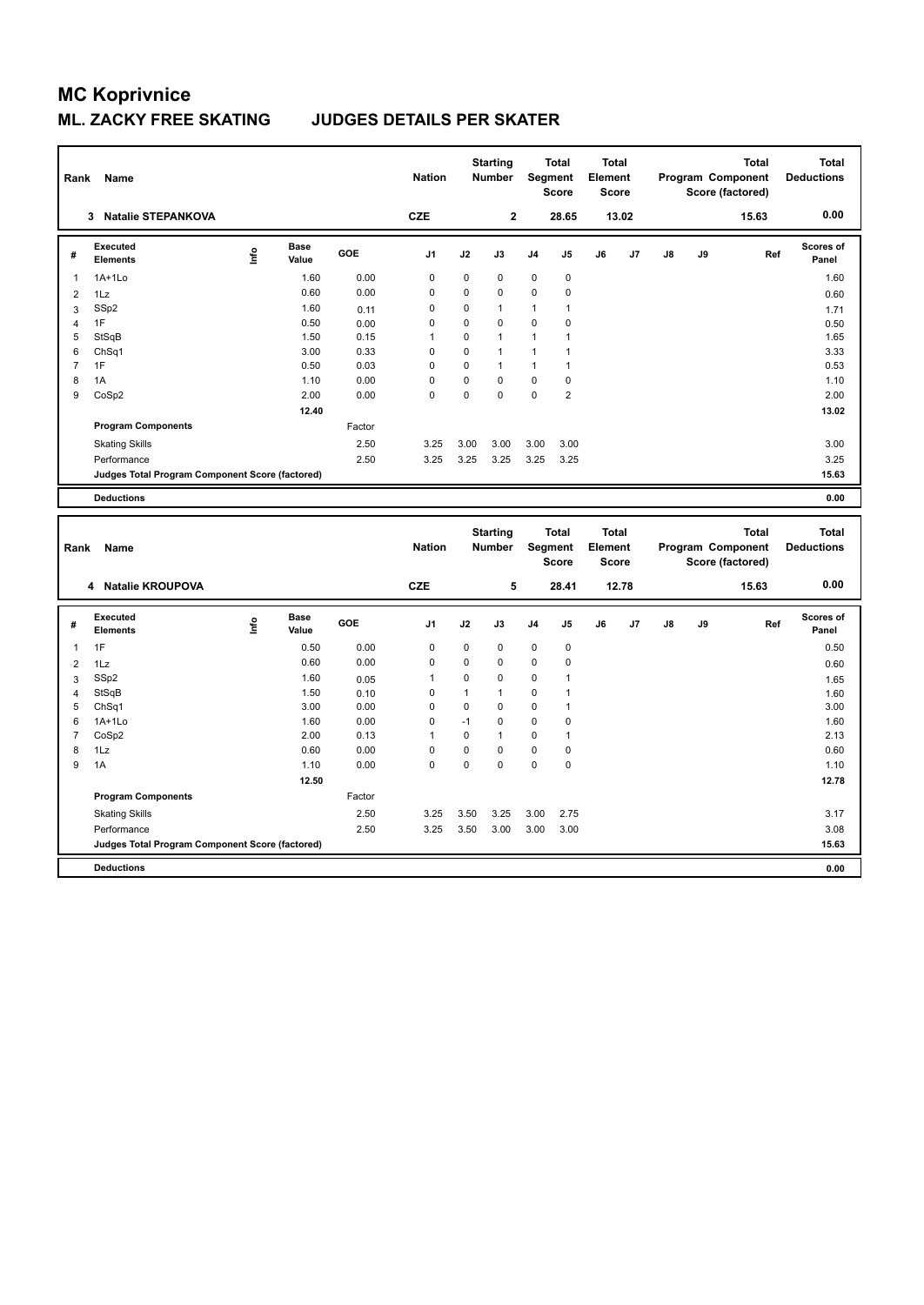### **ML. ZACKY FREE SKATING JUDGES DETAILS PER SKATER**

| Rank           | Name                                            |      |                      |         | <b>Nation</b>  |              | <b>Starting</b><br><b>Number</b> |              | <b>Total</b><br>Segment<br><b>Score</b> | <b>Total</b><br>Element<br><b>Score</b> |       |    |    | <b>Total</b><br>Program Component<br>Score (factored) | <b>Total</b><br><b>Deductions</b> |
|----------------|-------------------------------------------------|------|----------------------|---------|----------------|--------------|----------------------------------|--------------|-----------------------------------------|-----------------------------------------|-------|----|----|-------------------------------------------------------|-----------------------------------|
|                | 5 Anna KOCIBOVA                                 |      |                      |         | <b>CZE</b>     |              | 11                               |              | 27.82                                   |                                         | 12.89 |    |    | 15.43                                                 | $-0.50$                           |
| #              | <b>Executed</b><br><b>Elements</b>              | Lnfo | <b>Base</b><br>Value | GOE     | J <sub>1</sub> | J2           | J3                               | J4           | J5                                      | J6                                      | J7    | J8 | J9 | Ref                                                   | Scores of<br>Panel                |
| -1             | $1A+1Lo$                                        |      | 1.60                 | 0.00    | $\mathbf 0$    | 0            | $\mathbf 0$                      | $\mathbf 0$  | $\mathbf{1}$                            |                                         |       |    |    |                                                       | 1.60                              |
| $\overline{2}$ | 1F                                              |      | 0.50                 | 0.00    | 0              | 0            | 0                                | 0            | 0                                       |                                         |       |    |    |                                                       | 0.50                              |
| 3              | 1Lz                                             |      | 0.60                 | $-0.30$ | $-5$           | $-5$         | $-5$                             | $-5$         | $-5$                                    |                                         |       |    |    |                                                       | 0.30                              |
| 4              | CoSp2                                           |      | 2.00                 | 0.20    | 1              | $\mathbf{1}$ | $\mathbf{1}$                     | $\mathbf{1}$ | $\mathbf{1}$                            |                                         |       |    |    |                                                       | 2.20                              |
| 5              | 1A                                              |      | 1.10                 | $-0.44$ | $-5$           | $-3$         | $-4$                             | $-4$         | $-4$                                    |                                         |       |    |    |                                                       | 0.66                              |
| 6              | Ch <sub>Sq1</sub>                               |      | 3.00                 | 0.50    | $\mathbf 0$    | $\mathbf{1}$ | $\mathbf{1}$                     | $\mathbf{1}$ | $\mathbf{1}$                            |                                         |       |    |    |                                                       | 3.50                              |
| $\overline{7}$ | 1F                                              |      | 0.50                 | 0.00    | $\mathbf 0$    | 0            | $\mathbf 0$                      | $\mathbf 0$  | 0                                       |                                         |       |    |    |                                                       | 0.50                              |
| 8              | StSqB                                           |      | 1.50                 | 0.15    | $\mathbf 0$    | $\mathbf{1}$ | $\mathbf{1}$                     | 1            | $\mathbf{1}$                            |                                         |       |    |    |                                                       | 1.65                              |
| 9              | CSp2                                            |      | 1.80                 | 0.18    | 1              | $\mathbf{1}$ | $\mathbf{1}$                     | $\mathbf 0$  | $\overline{1}$                          |                                         |       |    |    |                                                       | 1.98                              |
|                |                                                 |      | 12.60                |         |                |              |                                  |              |                                         |                                         |       |    |    |                                                       | 12.89                             |
|                | <b>Program Components</b>                       |      |                      | Factor  |                |              |                                  |              |                                         |                                         |       |    |    |                                                       |                                   |
|                | <b>Skating Skills</b>                           |      |                      | 2.50    | 3.00           | 3.00         | 3.00                             | 3.00         | 3.00                                    |                                         |       |    |    |                                                       | 3.00                              |
|                | Performance                                     |      |                      | 2.50    | 3.00           | 3.00         | 3.25                             | 3.25         | 3.25                                    |                                         |       |    |    |                                                       | 3.17                              |
|                | Judges Total Program Component Score (factored) |      |                      |         |                |              |                                  |              |                                         |                                         |       |    |    |                                                       | 15.43                             |
|                | <b>Deductions</b>                               |      | Falls:               | $-0.50$ |                |              |                                  |              |                                         |                                         |       |    |    |                                                       | $-0.50$                           |
| Rank           | Name                                            |      |                      |         | <b>Nation</b>  |              | <b>Starting</b><br>Number        |              | <b>Total</b><br>Segment<br><b>Score</b> | <b>Total</b><br>Element<br><b>Score</b> |       |    |    | <b>Total</b><br>Program Component<br>Score (factored) | <b>Total</b><br><b>Deductions</b> |
|                | 6 Izabela DUDZIK                                |      |                      |         | <b>CZE</b>     |              | 3                                |              | 26.11                                   |                                         | 12.01 |    |    | 14.60                                                 | $-0.50$                           |
| #              | <b>Executed</b><br><b>Elements</b>              | Life | <b>Base</b><br>Value | GOE     | J <sub>1</sub> | J2           | J3                               | J4           | J5                                      | J6                                      | J7    | J8 | J9 | Ref                                                   | <b>Scores of</b><br>Panel         |
| $\mathbf{1}$   | 1A                                              |      | 1.10                 | $-0.55$ | $-5$           | $-5$         | -5                               | $-5$         | $-4$                                    |                                         |       |    |    |                                                       | 0.55                              |
| $\overline{2}$ | ChSq1                                           |      | 3.00                 | 0.33    | $\mathbf{1}$   | $\mathbf{1}$ | $\mathbf 0$                      | $\mathbf 0$  | $\mathbf{1}$                            |                                         |       |    |    |                                                       | 3.33                              |
| 3              | 1F                                              |      | 0.50                 | 0.03    | 0              | $\mathbf{1}$ | $\mathbf{1}$                     | 0            | $\mathbf{1}$                            |                                         |       |    |    |                                                       | 0.53                              |
| $\overline{4}$ | StSqB                                           |      | 1.50                 | 0.00    | $\mathbf 0$    | 0            | $\mathbf{1}$                     | $\mathbf 0$  | 0                                       |                                         |       |    |    |                                                       | 1.50                              |
| 5              | $1A+1Lo$                                        |      | 1.60                 | 0.00    | 0              | 0            | $-1$                             | 0            | 0                                       |                                         |       |    |    |                                                       | 1.60                              |
| 6              |                                                 |      |                      |         |                |              |                                  |              |                                         |                                         |       |    |    |                                                       |                                   |
| $\overline{7}$ | 1Lz                                             |      | 0.60                 | 0.00    | $\mathbf 0$    | 0            | $\mathbf 0$                      | $\mathbf 0$  | 0                                       |                                         |       |    |    |                                                       | 0.60                              |
|                | CoSp2                                           |      | 2.00                 | 0.00    | $\Omega$       | $\Omega$     | $\Omega$                         | 0            | 1                                       |                                         |       |    |    |                                                       | 2.00                              |
| 8              | 1Lz                                             |      | 0.60                 | 0.00    | $\mathbf 0$    | 0            | $\mathbf 0$                      | $\mathbf 0$  | 0                                       |                                         |       |    |    |                                                       | 0.60                              |
| 9              | SSp1                                            |      | 1.30                 | 0.00    | $\Omega$       | $\mathbf 0$  | $\Omega$                         | $\mathbf 0$  | $\mathbf{1}$                            |                                         |       |    |    |                                                       | 1.30                              |
|                |                                                 |      | 12.20                |         |                |              |                                  |              |                                         |                                         |       |    |    |                                                       | 12.01                             |
|                | <b>Program Components</b>                       |      |                      | Factor  |                |              |                                  |              |                                         |                                         |       |    |    |                                                       |                                   |
|                | <b>Skating Skills</b>                           |      |                      | 2.50    | 3.00           | 3.25         | 3.00                             | 2.75         | 2.75                                    |                                         |       |    |    |                                                       | 2.92                              |
|                | Performance                                     |      |                      | 2.50    | 3.00           | 3.50         | 3.00                             | 2.75         | 2.75                                    |                                         |       |    |    |                                                       | 2.92                              |
|                | Judges Total Program Component Score (factored) |      |                      |         |                |              |                                  |              |                                         |                                         |       |    |    |                                                       | 14.60                             |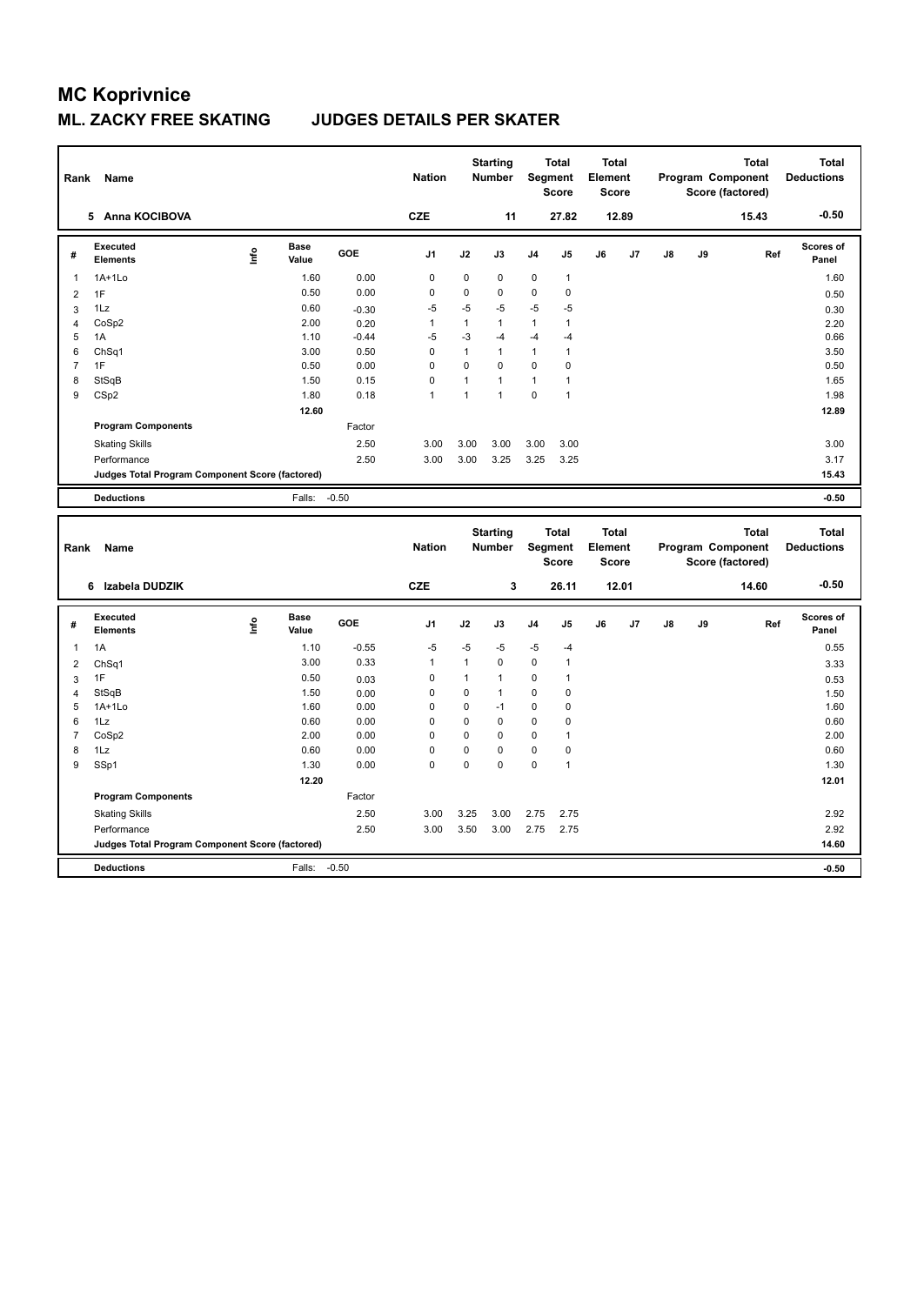### **ML. ZACKY FREE SKATING JUDGES DETAILS PER SKATER**

| Rank                | Name                                                   |      |                      |              | <b>Nation</b> |              | <b>Starting</b><br><b>Number</b> |              | <b>Total</b><br>Segment<br><b>Score</b> | <b>Total</b><br>Element<br><b>Score</b> |       |    |    | <b>Total</b><br>Program Component<br>Score (factored) | <b>Total</b><br><b>Deductions</b> |
|---------------------|--------------------------------------------------------|------|----------------------|--------------|---------------|--------------|----------------------------------|--------------|-----------------------------------------|-----------------------------------------|-------|----|----|-------------------------------------------------------|-----------------------------------|
|                     | 7 Sofie SIKOROVA                                       |      |                      |              | <b>CZE</b>    |              | 12                               |              | 25.56                                   |                                         | 11.80 |    |    | 13.76                                                 | 0.00                              |
| #                   | <b>Executed</b><br><b>Elements</b>                     | Lnfo | <b>Base</b><br>Value | GOE          | J1            | J2           | J3                               | J4           | J5                                      | J6                                      | J7    | J8 | J9 | Ref                                                   | Scores of<br>Panel                |
| 1                   | $1A+1Lo$                                               |      | 1.60                 | 0.00         | $\mathbf 0$   | 0            | $\mathbf 0$                      | $\mathbf 0$  | 0                                       |                                         |       |    |    |                                                       | 1.60                              |
| $\overline{2}$      | SSp2                                                   |      | 1.60                 | 0.16         | $\mathbf{1}$  | $\mathbf{1}$ | 1                                | 1            | $\mathbf{1}$                            |                                         |       |    |    |                                                       | 1.76                              |
| $\mathbf{3}$        | 1F                                                     |      | 0.50                 | 0.00         | 0             | 0            | $\mathbf 0$                      | $\Omega$     | 0                                       |                                         |       |    |    |                                                       | 0.50                              |
| $\overline{4}$      | StSqB                                                  |      | 1.50                 | $-0.10$      | $\mathbf 0$   | 0            | $-1$                             | $-1$         | $-1$                                    |                                         |       |    |    |                                                       | 1.40                              |
| 5                   | ChSq1                                                  |      | 3.00                 | 0.17         | $\mathbf{1}$  | $\mathbf{1}$ | $\mathbf 0$                      | $\mathbf 0$  | $\mathbf 0$                             |                                         |       |    |    |                                                       | 3.17                              |
| 6                   | 1Lz                                                    |      | 0.60                 | 0.00         | 0             | 0            | $\mathbf 0$                      | $\mathbf 0$  | 0                                       |                                         |       |    |    |                                                       | 0.60                              |
| $\overline{7}$      | 1A                                                     |      | 1.10                 | $-0.07$      | $-1$          | $-1$         | $\mathbf 0$                      | $\mathbf 0$  | $-1$                                    |                                         |       |    |    |                                                       | 1.03                              |
| 8                   | 1F                                                     |      | 0.50                 | 0.00         | $\mathbf 0$   | 0            | $\Omega$                         | $\mathbf 0$  | $\mathbf 0$                             |                                         |       |    |    |                                                       | 0.50                              |
| 9                   | CoSpBV                                                 |      | 1.13                 | 0.11         | $\mathbf{1}$  | 0            | $\mathbf{1}$                     | $\mathbf{1}$ | $\mathbf{1}$                            |                                         |       |    |    |                                                       | 1.24                              |
|                     |                                                        |      | 11.53                |              |               |              |                                  |              |                                         |                                         |       |    |    |                                                       | 11.80                             |
|                     | <b>Program Components</b>                              |      |                      | Factor       |               |              |                                  |              |                                         |                                         |       |    |    |                                                       |                                   |
|                     | <b>Skating Skills</b>                                  |      |                      | 2.50         | 3.00          | 2.75         | 2.75                             | 2.75         | 2.50                                    |                                         |       |    |    |                                                       | 2.75                              |
|                     | Performance                                            |      |                      | 2.50         | 3.25          | 2.75         | 2.75                             | 2.75         | 2.75                                    |                                         |       |    |    |                                                       | 2.75                              |
|                     | Judges Total Program Component Score (factored)        |      |                      |              |               |              |                                  |              |                                         |                                         |       |    |    |                                                       | 13.76                             |
|                     | <b>Deductions</b>                                      |      |                      |              |               |              |                                  |              |                                         |                                         |       |    |    |                                                       | 0.00                              |
| Rank                | Name                                                   |      |                      |              | <b>Nation</b> |              | <b>Starting</b><br>Number        |              | <b>Total</b><br>Segment<br><b>Score</b> | <b>Total</b><br>Element<br><b>Score</b> |       |    |    | <b>Total</b><br>Program Component                     | <b>Total</b><br><b>Deductions</b> |
|                     |                                                        |      |                      |              |               |              |                                  |              |                                         |                                         |       |    |    | Score (factored)                                      |                                   |
|                     | 8 Barbara FEBEROVA                                     |      |                      |              | <b>CZE</b>    |              | 21                               |              | 25.50                                   |                                         | 12.37 |    |    | 13.13                                                 | 0.00                              |
| #                   | <b>Executed</b><br>Elements                            | ۴ů   | <b>Base</b><br>Value | GOE          | J1            | J2           | J3                               | J4           | J5                                      | J6                                      | J7    | J8 | J9 | Ref                                                   | <b>Scores of</b><br>Panel         |
| $\mathbf{1}$        | 1A                                                     |      | 1.10                 | 0.00         | 0             | 0            | $\mathbf 0$                      | $\mathbf 0$  | 0                                       |                                         |       |    |    |                                                       | 1.10                              |
| $\overline{2}$      |                                                        |      | 1.10                 | 0.00         | $\mathbf 0$   | 0            | $\mathbf 0$                      | $\mathbf 0$  | 0                                       |                                         |       |    |    |                                                       |                                   |
|                     | 1Lz+1Lo<br>CoSp2                                       |      | 2.00                 |              | 0             | 0            | $\mathbf 0$                      | $\mathbf 0$  | $\mathbf{1}$                            |                                         |       |    |    |                                                       | 1.10                              |
| 3<br>$\overline{4}$ | ChSq1                                                  |      | 3.00                 | 0.00<br>0.00 | $\mathbf 0$   | 0            | $\mathbf 0$                      | $\mathbf{1}$ | 0                                       |                                         |       |    |    |                                                       | 2.00<br>3.00                      |
| 5                   | 1Lz                                                    |      | 0.60                 | 0.00         | 0             | 0            | $\mathbf 0$                      | 0            | $\mathbf 0$                             |                                         |       |    |    |                                                       | 0.60                              |
| 6                   | SSp2                                                   |      | 1.60                 | 0.00         | 0             | 0            | $\mathbf 0$                      | 0            | 0                                       |                                         |       |    |    |                                                       | 1.60                              |
| $\overline{7}$      | StSqB                                                  |      | 1.50                 | $-0.05$      | $\mathbf 0$   | $-1$         | $\mathbf 0$                      | $\mathbf 0$  | $-1$                                    |                                         |       |    |    |                                                       | 1.45                              |
| 8                   | 1A                                                     |      | 1.10                 | 0.00         | $\mathbf 0$   | 0            | $\mathbf 0$                      | $\mathbf 0$  | $\mathbf 0$                             |                                         |       |    |    |                                                       | 1.10                              |
| 9                   | 1F                                                     |      | 0.50                 | $-0.08$      | $-2$          | $-3$         | $-2$                             | $-1$         | $-1$                                    |                                         |       |    |    |                                                       | 0.42                              |
|                     |                                                        |      | 12.50                |              |               |              |                                  |              |                                         |                                         |       |    |    |                                                       | 12.37                             |
|                     | <b>Program Components</b>                              |      |                      | Factor       |               |              |                                  |              |                                         |                                         |       |    |    |                                                       |                                   |
|                     | <b>Skating Skills</b>                                  |      |                      | 2.50         | 2.50          | 2.75         | 2.75                             | 2.75         | 2.25                                    |                                         |       |    |    |                                                       | 2.67                              |
|                     | Performance                                            |      |                      | 2.50         | 2.50          | 2.50         | 2.75                             | 2.75         | 2.50                                    |                                         |       |    |    |                                                       | 2.58                              |
|                     | <b>Judges Total Program Component Score (factored)</b> |      |                      |              |               |              |                                  |              |                                         |                                         |       |    |    |                                                       | 13.13                             |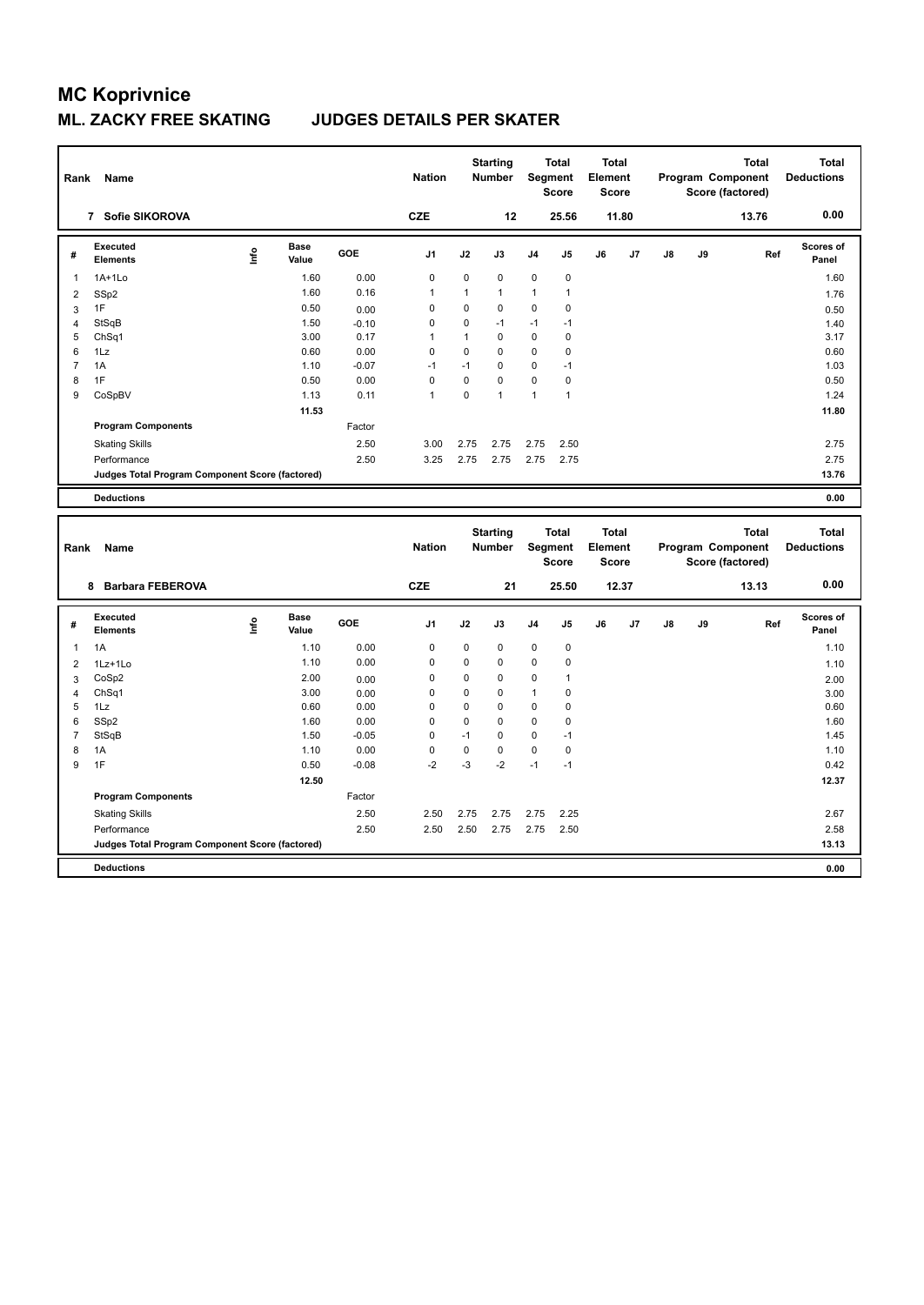| Rank                    | Name                                            |      |                      |              | <b>Nation</b>              |                             | <b>Starting</b><br><b>Number</b> |                            | <b>Total</b><br>Segment<br><b>Score</b> | Total<br>Element<br><b>Score</b>        |       |    |    | <b>Total</b><br>Program Component<br>Score (factored) | <b>Total</b><br><b>Deductions</b> |
|-------------------------|-------------------------------------------------|------|----------------------|--------------|----------------------------|-----------------------------|----------------------------------|----------------------------|-----------------------------------------|-----------------------------------------|-------|----|----|-------------------------------------------------------|-----------------------------------|
|                         | Mia Marie HNILICKOVA<br>9                       |      |                      |              | <b>CZE</b>                 |                             | 22                               |                            | 25.24                                   |                                         | 11.98 |    |    | 13.76                                                 | $-0.50$                           |
| #                       | <b>Executed</b><br><b>Elements</b>              | lnfo | <b>Base</b><br>Value | GOE          | J1                         | J2                          | J3                               | J4                         | J5                                      | J6                                      | J7    | J8 | J9 | Ref                                                   | Scores of<br>Panel                |
| $\mathbf{1}$            | 1A                                              |      | 1.10                 | 0.00         | 0                          | 0                           | 0                                | $\pmb{0}$                  | 0                                       |                                         |       |    |    |                                                       | 1.10                              |
| $\overline{2}$          | 1Lz+1Lo                                         |      | 1.10                 | 0.00         | 0                          | 0                           | 0                                | $\pmb{0}$                  | 0                                       |                                         |       |    |    |                                                       | 1.10                              |
| 3                       | CoSp2                                           |      | 2.00                 | 0.00         | 0                          | 0                           | 0                                | $\pmb{0}$                  | 0                                       |                                         |       |    |    |                                                       | 2.00                              |
| 4                       | 1F                                              |      | 0.50                 | 0.00         | 0                          | 0                           | 0                                | $\pmb{0}$                  | 0                                       |                                         |       |    |    |                                                       | 0.50                              |
| 5                       | Ch <sub>Sq1</sub>                               |      | 3.00                 | 0.33         | $\mathbf{1}$               | $\mathbf{1}$                | 0                                | $\pmb{0}$                  | $\mathbf{1}$                            |                                         |       |    |    |                                                       | 3.33                              |
| 6                       | 1Lo                                             |      | 0.50                 | 0.00         | $\mathbf 0$                | $\mathbf 0$                 | 0                                | $\mathbf 0$                | 0                                       |                                         |       |    |    |                                                       | 0.50                              |
| $\overline{7}$          | CSp1                                            |      | 1.40                 | 0.00         | 0                          | 0                           | 0                                | $\pmb{0}$                  | $\mathbf{1}$                            |                                         |       |    |    |                                                       | 1.40                              |
| 8                       | 1A                                              |      | 1.10                 | $-0.55$      | $-5$                       | -5                          | $-5$                             | -5                         | -5                                      |                                         |       |    |    |                                                       | 0.55                              |
| 9                       | StSqB                                           |      | 1.50                 | 0.00         | $\mathbf 0$                | $\mathbf 0$                 | 0                                | $\pmb{0}$                  | $-1$                                    |                                         |       |    |    |                                                       | 1.50                              |
|                         |                                                 |      | 12.20                |              |                            |                             |                                  |                            |                                         |                                         |       |    |    |                                                       | 11.98                             |
|                         | <b>Program Components</b>                       |      |                      | Factor       |                            |                             |                                  |                            |                                         |                                         |       |    |    |                                                       |                                   |
|                         | <b>Skating Skills</b>                           |      |                      | 2.50         | 2.75                       | 2.75                        | 2.75                             | 2.75                       | 2.00                                    |                                         |       |    |    |                                                       | 2.75                              |
|                         | Performance                                     |      |                      | 2.50         | 2.75                       | 2.75                        | 2.75                             | 2.75                       | 2.25                                    |                                         |       |    |    |                                                       | 2.75                              |
|                         | Judges Total Program Component Score (factored) |      |                      |              |                            |                             |                                  |                            |                                         |                                         |       |    |    |                                                       | 13.76                             |
|                         | <b>Deductions</b>                               |      | Falls:               | $-0.50$      |                            |                             |                                  |                            |                                         |                                         |       |    |    |                                                       | $-0.50$                           |
|                         |                                                 |      |                      |              |                            |                             |                                  |                            |                                         |                                         |       |    |    |                                                       |                                   |
| Rank                    | <b>Name</b>                                     |      |                      |              | <b>Nation</b>              |                             | <b>Starting</b><br><b>Number</b> |                            | Total<br>Segment                        | Total<br>Element                        |       |    |    | <b>Total</b><br>Program Component                     | <b>Total</b><br><b>Deductions</b> |
|                         |                                                 |      |                      |              |                            |                             |                                  |                            | <b>Score</b>                            | <b>Score</b>                            |       |    |    | Score (factored)                                      |                                   |
|                         | 10 Adela KRALOVA                                |      |                      |              | <b>CZE</b>                 |                             | 10                               |                            | 24.55                                   |                                         | 10.37 |    |    | 14.18                                                 | 0.00                              |
| #                       | <b>Executed</b><br><b>Elements</b>              | ١nf٥ | <b>Base</b><br>Value | GOE          | J1                         | J2                          | J3                               | J4                         | J5                                      | J6                                      | J7    | J8 | J9 | Ref                                                   | Scores of<br>Panel                |
|                         |                                                 |      |                      |              |                            |                             |                                  |                            |                                         |                                         |       |    |    |                                                       |                                   |
| 1                       | 1Lo+1Lo                                         |      | 1.00                 | 0.00         | 0                          | 0                           | 0                                | $\pmb{0}$                  | 0                                       |                                         |       |    |    |                                                       | 1.00                              |
| $\overline{2}$          | 1Lz                                             |      | 0.60                 | 0.00         | 0                          | 0                           | 0                                | $\pmb{0}$                  | $-1$                                    |                                         |       |    |    |                                                       | 0.60                              |
| 3                       | SSp1                                            |      | 1.30                 | 0.00         | 0                          | 0                           | 0                                | $\pmb{0}$                  | 0                                       |                                         |       |    |    |                                                       | 1.30                              |
| $\overline{4}$          | Ch <sub>Sq1</sub>                               |      | 3.00                 | 0.00         | 0                          | $\mathbf 0$                 | 0                                | $\pmb{0}$                  | $\mathbf{1}$                            |                                         |       |    |    |                                                       | 3.00                              |
| 5<br>6                  | 1F                                              |      | 0.50                 | 0.00<br>0.05 | $\mathbf 0$<br>$\mathbf 0$ | $\mathbf 0$<br>$\mathbf{1}$ | 0<br>0                           | $\mathbf 0$<br>$\mathbf 0$ | $\mathbf{1}$<br>$\mathbf{1}$            |                                         |       |    |    |                                                       | 0.50                              |
| 7                       | StSqB<br>CoSp1V                                 |      | 1.50<br>1.28         | 0.04         | $\mathbf 0$                | $\mathbf 0$                 | $\mathbf{1}$                     | $\pmb{0}$                  | 1                                       |                                         |       |    |    |                                                       | 1.55<br>1.32                      |
| 8                       | 1Lz                                             |      | 0.60                 | 0.00         | 0                          | 0                           | 0                                | $\pmb{0}$                  | 0                                       |                                         |       |    |    |                                                       | 0.60                              |
| 9                       | 1F                                              |      | 0.50                 | 0.00         | $\Omega$                   | $\mathbf 0$                 | 0                                | $\pmb{0}$                  | $\mathbf 0$                             |                                         |       |    |    |                                                       | 0.50                              |
|                         |                                                 |      | 10.28                |              |                            |                             |                                  |                            |                                         |                                         |       |    |    |                                                       | 10.37                             |
|                         | <b>Program Components</b>                       |      |                      | Factor       |                            |                             |                                  |                            |                                         |                                         |       |    |    |                                                       |                                   |
|                         |                                                 |      |                      |              |                            |                             |                                  |                            |                                         |                                         |       |    |    |                                                       |                                   |
|                         | <b>Skating Skills</b>                           |      |                      | 2.50         | 2.75                       | 2.75                        | 2.75                             | 2.50                       | 2.75                                    |                                         |       |    |    |                                                       | 2.75                              |
|                         | Performance                                     |      |                      | 2.50         | 3.00                       | 3.00                        | 2.75                             | 2.50                       | 3.25                                    |                                         |       |    |    |                                                       | 2.92                              |
|                         | Judges Total Program Component Score (factored) |      |                      |              |                            |                             |                                  |                            |                                         |                                         |       |    |    |                                                       | 14.18                             |
|                         | <b>Deductions</b>                               |      |                      |              |                            |                             |                                  |                            |                                         |                                         |       |    |    |                                                       | 0.00                              |
|                         |                                                 |      |                      |              |                            |                             | <b>Starting</b>                  |                            |                                         |                                         |       |    |    | <b>Total</b>                                          | <b>Total</b>                      |
| Rank                    | Name                                            |      |                      |              | <b>Nation</b>              |                             | Number                           |                            | <b>Total</b><br>Segment<br><b>Score</b> | <b>Total</b><br>Element<br><b>Score</b> |       |    |    | Program Component<br>Score (factored)                 | <b>Deductions</b>                 |
|                         | 11 Elen RICHTEROVA                              |      |                      |              | CZE                        |                             | $\overline{\phantom{a}}$         |                            | 24.11                                   |                                         | 11.48 |    |    | 13.13                                                 | $-0.50$                           |
|                         |                                                 |      |                      |              |                            |                             |                                  |                            |                                         |                                         |       |    |    |                                                       |                                   |
| #                       | Executed<br><b>Elements</b>                     | ١nfo | Base<br>Value        | GOE          | J1                         | J2                          | J3                               | J4                         | J5                                      | J6                                      | J7    | J8 | J9 | Ref                                                   | Scores of<br>Panel                |
| $\mathbf{1}$            | SSp2                                            |      | 1.60                 | 0.00         | 0                          | 0                           | 0                                | $\pmb{0}$                  | $\mathbf{1}$                            |                                         |       |    |    |                                                       | 1.60                              |
| $\overline{\mathbf{c}}$ | $1F+1Lo$                                        |      | 1.00                 | $-0.05$      | $-1$                       | $-1$                        | $-1$                             | $-1$                       | $\pmb{0}$                               |                                         |       |    |    |                                                       | 0.95                              |
| 3                       | ChSq1                                           |      | 3.00                 | 0.00         | 0                          | 0                           | 0                                | $\pmb{0}$                  | $\mathbf{1}$                            |                                         |       |    |    |                                                       | 3.00                              |
| 4                       | 1Lz                                             |      | 0.60                 | 0.00         | 0                          | $\mathbf 0$                 | 0                                | $\pmb{0}$                  | $\pmb{0}$                               |                                         |       |    |    |                                                       | 0.60                              |
| 5                       | 1A                                              |      | 1.10                 | 0.00         | 0                          | $\pmb{0}$                   | 0                                | $\pmb{0}$                  | 0                                       |                                         |       |    |    |                                                       | 1.10                              |
| 6                       | 1Lz                                             |      | 0.60                 | 0.00         | 0                          | 0                           | 0                                | $\pmb{0}$                  | 0                                       |                                         |       |    |    |                                                       | 0.60                              |
| $\overline{7}$          | StSqB                                           |      | 1.50                 | 0.00         | 0                          | $\pmb{0}$                   | 0                                | $\pmb{0}$                  | $\pmb{0}$                               |                                         |       |    |    |                                                       | 1.50                              |
| 8                       | CoSp2                                           |      | 2.00                 | 0.13         | $\mathbf{1}$               | $\pmb{0}$                   | 0                                | $\mathbf{1}$               | $\mathbf{1}$                            |                                         |       |    |    |                                                       | 2.13                              |
|                         |                                                 |      | 11.40                |              |                            |                             |                                  |                            |                                         |                                         |       |    |    |                                                       | 11.48                             |

| <b>Deductions</b>                               | Falls:<br>-0.50 |      |      |      |      |      | $-0.50$ |  |
|-------------------------------------------------|-----------------|------|------|------|------|------|---------|--|
| Judges Total Program Component Score (factored) |                 |      |      |      |      |      | 13.13   |  |
| Performance                                     | 2.50            | 3.00 | 2.75 | 2.50 | 2.50 | 2.75 | 2.67    |  |
| <b>Skating Skills</b>                           | 2.50            | 3.00 | 2.75 | 2.50 | 2.50 | 2.50 | 2.58    |  |
| <b>Program Components</b>                       | Factor          |      |      |      |      |      |         |  |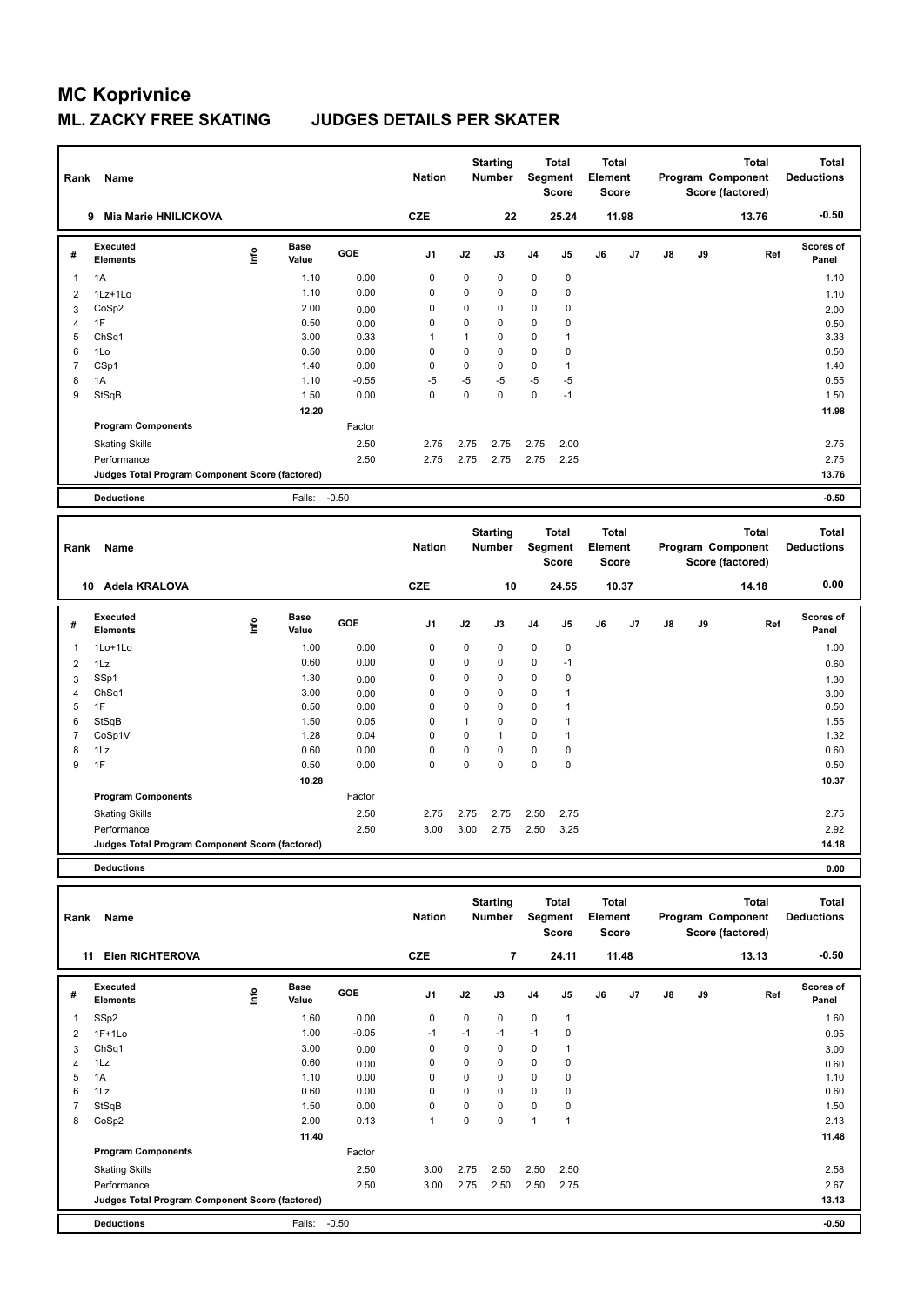| Rank                | Name                                            |      |                      |              | <b>Nation</b> |          | <b>Starting</b><br><b>Number</b> |             | <b>Total</b><br>Segment<br><b>Score</b> | <b>Total</b><br>Element<br><b>Score</b> |       |    |    | <b>Total</b><br>Program Component<br>Score (factored) | <b>Total</b><br><b>Deductions</b> |
|---------------------|-------------------------------------------------|------|----------------------|--------------|---------------|----------|----------------------------------|-------------|-----------------------------------------|-----------------------------------------|-------|----|----|-------------------------------------------------------|-----------------------------------|
|                     | 12 Izabela LIBIGEROVA                           |      |                      |              | <b>CZE</b>    |          | 17                               |             | 23.97                                   |                                         | 11.47 |    |    | 12.50                                                 | 0.00                              |
| #                   | <b>Executed</b><br><b>Elements</b>              | Lnfo | <b>Base</b><br>Value | GOE          | J1            | J2       | J3                               | J4          | J <sub>5</sub>                          | J6                                      | J7    | J8 | J9 | Ref                                                   | Scores of<br>Panel                |
| $\mathbf{1}$        | $1A+1Lo$                                        |      | 1.60                 | 0.00         | $\mathbf 0$   | 0        | $\mathbf 0$                      | $\mathbf 0$ | $\pmb{0}$                               |                                         |       |    |    |                                                       | 1.60                              |
| $\overline{2}$      | ChSq1                                           |      | 3.00                 | 0.00         | $\mathbf 0$   | 0        | $\mathbf 0$                      | $\mathbf 0$ | 0                                       |                                         |       |    |    |                                                       | 3.00                              |
| 3                   | CoSp1V                                          |      | 1.28                 | 0.00         | $\mathbf 0$   | 0        | $\mathbf 0$                      | $\mathbf 0$ | 0                                       |                                         |       |    |    |                                                       | 1.28                              |
| 4                   | StSqB                                           |      | 1.50                 | $-0.10$      | $\mathbf 0$   | $-1$     | $-1$                             | $-1$        | 0                                       |                                         |       |    |    |                                                       | 1.40                              |
| 5                   | 1F                                              |      | 0.50                 | 0.00         | 0             | 0        | $\mathbf 0$                      | $\mathbf 0$ | $\mathbf{1}$                            |                                         |       |    |    |                                                       | 0.50                              |
| 6                   | 1Lz                                             |      | 0.60                 | 0.00         | $\mathbf 0$   | 0        | $\mathbf 0$                      | $\mathbf 0$ | 0                                       |                                         |       |    |    |                                                       | 0.60                              |
| 7                   | 1A                                              |      | 1.10                 | 0.00         | 0             | 0        | $\mathbf 0$                      | $\mathbf 0$ | 1                                       |                                         |       |    |    |                                                       | 1.10                              |
| 8                   | 1F                                              |      | 0.50                 | 0.00         | $\mathbf 0$   | 0        | $\mathbf 0$                      | $\mathbf 0$ | 0                                       |                                         |       |    |    |                                                       | 0.50                              |
| 9                   | SSp2                                            |      | 1.60                 | $-0.11$      | $\Omega$      | $\Omega$ | $-1$                             | $-1$        | $-1$                                    |                                         |       |    |    |                                                       | 1.49                              |
|                     |                                                 |      | 11.68                |              |               |          |                                  |             |                                         |                                         |       |    |    |                                                       | 11.47                             |
|                     | <b>Program Components</b>                       |      |                      | Factor       |               |          |                                  |             |                                         |                                         |       |    |    |                                                       |                                   |
|                     | <b>Skating Skills</b>                           |      |                      | 2.50         | 2.75          | 2.50     | 2.50                             | 2.50        | 2.75                                    |                                         |       |    |    |                                                       | 2.58                              |
|                     | Performance                                     |      |                      | 2.50         | 2.75          | 2.25     | 2.25                             | 2.25        | 3.00                                    |                                         |       |    |    |                                                       | 2.42                              |
|                     | Judges Total Program Component Score (factored) |      |                      |              |               |          |                                  |             |                                         |                                         |       |    |    |                                                       | 12.50                             |
|                     | <b>Deductions</b>                               |      |                      |              |               |          |                                  |             |                                         |                                         |       |    |    |                                                       | 0.00                              |
|                     |                                                 |      |                      |              |               |          |                                  |             |                                         |                                         |       |    |    |                                                       |                                   |
| Rank                | Name                                            |      |                      |              | <b>Nation</b> |          | <b>Starting</b><br>Number        |             | <b>Total</b><br>Segment<br>Score        | <b>Total</b><br>Element<br><b>Score</b> |       |    |    | <b>Total</b><br>Program Component<br>Score (factored) | <b>Total</b><br><b>Deductions</b> |
|                     | 13 Tereza HOUDKOVA                              |      |                      |              | <b>CZE</b>    |          | 6                                |             | 23.88                                   |                                         | 11.80 |    |    | 12.08                                                 | 0.00                              |
| #                   | <b>Executed</b><br><b>Elements</b>              | Life | Base<br>Value        | GOE          | J1            | J2       | J3                               | J4          | J <sub>5</sub>                          | J6                                      | J7    | J8 | J9 | Ref                                                   | Scores of<br>Panel                |
| $\mathbf{1}$        | 1Lz                                             |      | 0.60                 | 0.00         | $\mathbf 0$   | 0        | $\mathbf 0$                      | $\mathbf 0$ | $\pmb{0}$                               |                                         |       |    |    |                                                       | 0.60                              |
|                     |                                                 |      | 0.50                 | 0.00         | $\mathbf 0$   | 0        | $\mathbf 0$                      | $\mathbf 0$ | 0                                       |                                         |       |    |    |                                                       |                                   |
| $\overline{2}$<br>3 | 1F<br>$1A+1Lo$                                  |      | 1.60                 |              | $\mathbf 0$   | 0        | $\mathbf 0$                      | $\mathbf 0$ | $\mathbf 0$                             |                                         |       |    |    |                                                       | 0.50                              |
| 4                   | Ch <sub>Sq1</sub>                               |      | 3.00                 | 0.00<br>0.00 | $\mathbf 0$   | 0        | $\mathbf 0$                      | $\mathbf 0$ | $-1$                                    |                                         |       |    |    |                                                       | 1.60<br>3.00                      |
| 5                   | CoSp1                                           |      | 1.70                 | 0.00         | 0             | 0        | $\mathbf 0$                      | $\mathbf 0$ | $\mathbf{1}$                            |                                         |       |    |    |                                                       | 1.70                              |
| 6                   | StSqB                                           |      | 1.50                 | 0.00         | $\mathbf 0$   | 0        | $\mathbf 0$                      | $\mathbf 0$ | $\pmb{0}$                               |                                         |       |    |    |                                                       | 1.50                              |
| $\overline{7}$      | 1F                                              |      | 0.50                 | 0.00         | $\mathbf 0$   | 0        | $\mathbf 0$                      | $\mathbf 0$ | 0                                       |                                         |       |    |    |                                                       | 0.50                              |
| 8                   | 1A                                              |      | 1.10                 | 0.00         | $\mathbf 0$   | 0        | $\mathbf 0$                      | $\mathbf 0$ | 0                                       |                                         |       |    |    |                                                       | 1.10                              |
| 9                   | SSp1                                            |      | 1.30                 | 0.00         | $\Omega$      | $\Omega$ | $\Omega$                         | $\mathbf 0$ | 1                                       |                                         |       |    |    |                                                       | 1.30                              |
|                     |                                                 |      | 11.80                |              |               |          |                                  |             |                                         |                                         |       |    |    |                                                       | 11.80                             |
|                     | <b>Program Components</b>                       |      |                      | Factor       |               |          |                                  |             |                                         |                                         |       |    |    |                                                       |                                   |
|                     | <b>Skating Skills</b>                           |      |                      | 2.50         | 3.00          | 2.50     | 2.25                             | 2.25        | 2.25                                    |                                         |       |    |    |                                                       | 2.33                              |
|                     | Performance                                     |      |                      | 2.50         | 2.75          | 2.50     | 2.50                             | 2.50        | 2.25                                    |                                         |       |    |    |                                                       | 2.50                              |
|                     | Judges Total Program Component Score (factored) |      |                      |              |               |          |                                  |             |                                         |                                         |       |    |    |                                                       | 12.08                             |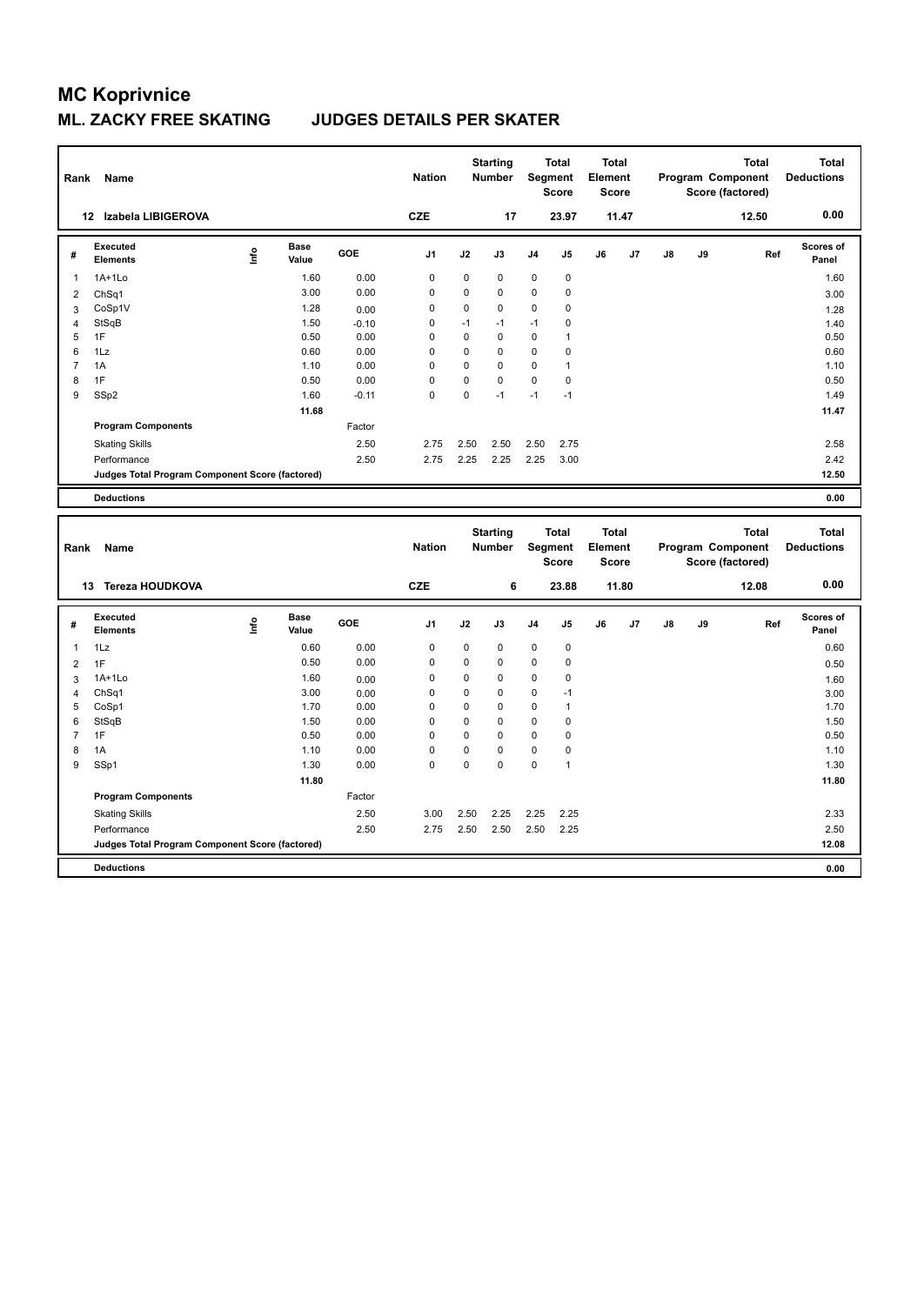| Rank           | Name                                            |      |                      |                 | <b>Nation</b>           |               | <b>Starting</b><br><b>Number</b> |                            | <b>Total</b><br>Segment<br><b>Score</b> | <b>Total</b><br>Element<br><b>Score</b> |       |    |    | <b>Total</b><br>Program Component<br>Score (factored) | <b>Total</b><br><b>Deductions</b> |
|----------------|-------------------------------------------------|------|----------------------|-----------------|-------------------------|---------------|----------------------------------|----------------------------|-----------------------------------------|-----------------------------------------|-------|----|----|-------------------------------------------------------|-----------------------------------|
|                | 14 Rozalie CAPKOVA                              |      |                      |                 | <b>CZE</b>              |               | 8                                |                            | 23.66                                   |                                         | 10.73 |    |    | 12.93                                                 | 0.00                              |
| #              | <b>Executed</b><br><b>Elements</b>              | Lnfo | <b>Base</b><br>Value | GOE             | J <sub>1</sub>          | J2            | J3                               | J4                         | J5                                      | J6                                      | J7    | J8 | J9 | Ref                                                   | Scores of<br>Panel                |
| 1              | CoSp1V                                          |      | 1.28                 | 0.04            | $\mathbf 0$             | $\mathbf 0$   | $\mathbf{1}$                     | $\mathbf{1}$               | $\mathsf 0$                             |                                         |       |    |    |                                                       | 1.32                              |
| $\overline{2}$ | $1F+1Lo$                                        |      | 1.00                 | 0.00            | $\mathbf 0$             | 0             | $\mathbf 0$                      | $\mathbf 0$                | 0                                       |                                         |       |    |    |                                                       | 1.00                              |
| 3              | StSqB                                           |      | 1.50                 | $-0.05$         | $\mathbf 0$             | $-1$          | $\mathbf 0$                      | $\mathbf 0$                | $-1$                                    |                                         |       |    |    |                                                       | 1.45                              |
| $\overline{4}$ | SSp2                                            |      | 1.60                 | 0.16            | $\mathbf{1}$            | 1             | $\mathbf{1}$                     | $\mathbf{1}$               | $\mathbf{1}$                            |                                         |       |    |    |                                                       | 1.76                              |
| 5              | 1F                                              |      | 0.50                 | 0.00            | $\mathbf 0$             | 0             | $\mathbf 0$                      | 0                          | $\mathbf{1}$                            |                                         |       |    |    |                                                       | 0.50                              |
| 6              | 1Lz                                             |      | 0.60                 | 0.00            | $\mathbf 0$             | $\mathbf 0$   | $\mathbf 0$                      | $\mathbf 0$                | 0                                       |                                         |       |    |    |                                                       | 0.60                              |
| 7              | Ch <sub>Sq1</sub>                               |      | 3.00                 | 0.00            | $\mathbf 0$             | 0             | $\mathbf 0$                      | 0                          | 0                                       |                                         |       |    |    |                                                       | 3.00                              |
| 8              | 1Lz                                             |      | 0.60                 | 0.00            | $\mathbf 0$<br>$\Omega$ | 0<br>$\Omega$ | $\mathbf 0$<br>$\Omega$          | 0<br>$\Omega$              | 0                                       |                                         |       |    |    |                                                       | 0.60                              |
| 9              | 1Lo                                             |      | 0.50                 | 0.00            |                         |               |                                  |                            | 0                                       |                                         |       |    |    |                                                       | 0.50                              |
|                |                                                 |      | 10.58                |                 |                         |               |                                  |                            |                                         |                                         |       |    |    |                                                       | 10.73                             |
|                | <b>Program Components</b>                       |      |                      | Factor          |                         |               |                                  |                            |                                         |                                         |       |    |    |                                                       |                                   |
|                | <b>Skating Skills</b>                           |      |                      | 2.50            | 2.50                    | 2.25          | 2.50                             | 2.50                       | 2.50                                    |                                         |       |    |    |                                                       | 2.50                              |
|                | Performance                                     |      |                      | 2.50            | 2.75                    | 2.50          | 2.75                             | 2.75                       | 2.50                                    |                                         |       |    |    |                                                       | 2.67                              |
|                | Judges Total Program Component Score (factored) |      |                      |                 |                         |               |                                  |                            |                                         |                                         |       |    |    |                                                       | 12.93                             |
|                | <b>Deductions</b>                               |      |                      |                 |                         |               |                                  |                            |                                         |                                         |       |    |    |                                                       | 0.00                              |
| Rank           | Name                                            |      |                      |                 | <b>Nation</b>           |               | <b>Starting</b><br>Number        |                            | <b>Total</b><br>Segment<br><b>Score</b> | <b>Total</b><br>Element<br><b>Score</b> |       |    |    | <b>Total</b><br>Program Component                     | <b>Total</b><br><b>Deductions</b> |
|                |                                                 |      |                      |                 |                         |               |                                  |                            |                                         |                                         |       |    |    | Score (factored)                                      |                                   |
|                | 15 Valentina DUDZIK                             |      |                      |                 | <b>CZE</b>              |               | 1                                |                            | 23.42                                   |                                         | 10.29 |    |    | 13.13                                                 | 0.00                              |
| #              | <b>Executed</b><br><b>Elements</b>              | Life | <b>Base</b><br>Value | GOE             | J <sub>1</sub>          | J2            | J3                               | J4                         | J5                                      | J6                                      | J7    | J8 | J9 | Ref                                                   | <b>Scores of</b><br>Panel         |
|                |                                                 |      |                      |                 | $\mathbf 0$             | 0             |                                  |                            |                                         |                                         |       |    |    |                                                       |                                   |
| $\mathbf{1}$   | 1Lo                                             |      | 0.50<br>0.50         | 0.00<br>0.00    | $\mathbf 0$             | 0             | 0<br>$\mathbf 0$                 | $\mathbf 0$<br>$\mathbf 0$ | $\pmb{0}$<br>$\mathbf 0$                |                                         |       |    |    |                                                       | 0.50                              |
| $\overline{2}$ | 1F<br>1Lz+1Lo                                   |      | 1.10                 |                 | $\mathbf 0$             | 0             | $-1$                             | $-1$                       | $-1$                                    |                                         |       |    |    |                                                       | 0.50                              |
| 3<br>4         | CoSp1                                           |      | 1.70                 | $-0.04$<br>0.00 | $\mathbf 0$             | 0             | $\mathbf 0$                      | 0                          | $\mathbf{1}$                            |                                         |       |    |    |                                                       | 1.06                              |
| 5              | 1Lz                                             |      | 0.60                 | 0.00            | 0                       | 0             | 0                                | 0                          | 0                                       |                                         |       |    |    |                                                       | 1.70<br>0.60                      |
| 6              | StSqB                                           |      | 1.50                 | 0.00            | $\mathbf 0$             | 0             | $\mathbf 0$                      | 0                          | $\pmb{0}$                               |                                         |       |    |    |                                                       | 1.50                              |
| 7              | 1F                                              |      | 0.50                 | 0.00            | $\mathbf 0$             | 0             | $\mathbf 0$                      | 0                          | 0                                       |                                         |       |    |    |                                                       | 0.50                              |
| 8              | ChSq1                                           |      | 3.00                 | $-0.17$         | $\mathbf 0$             | 0             | $\mathbf 0$                      | $-1$                       | $-1$                                    |                                         |       |    |    |                                                       | 2.83                              |
| 9              | SSpB                                            |      | 1.10                 | 0.00            | $\Omega$                | $\Omega$      | $\Omega$                         | $\mathbf 0$                | $\mathbf 0$                             |                                         |       |    |    |                                                       | 1.10                              |
|                |                                                 |      | 10.50                |                 |                         |               |                                  |                            |                                         |                                         |       |    |    |                                                       | 10.29                             |
|                | <b>Program Components</b>                       |      |                      | Factor          |                         |               |                                  |                            |                                         |                                         |       |    |    |                                                       |                                   |
|                | <b>Skating Skills</b>                           |      |                      | 2.50            | 2.75                    | 2.75          | 2.75                             | 2.50                       | 2.50                                    |                                         |       |    |    |                                                       | 2.67                              |
|                | Performance                                     |      |                      | 2.50            | 2.75                    | 2.75          | 2.50                             | 2.50                       | 2.50                                    |                                         |       |    |    |                                                       | 2.58                              |
|                | Judges Total Program Component Score (factored) |      |                      |                 |                         |               |                                  |                            |                                         |                                         |       |    |    |                                                       | 13.13                             |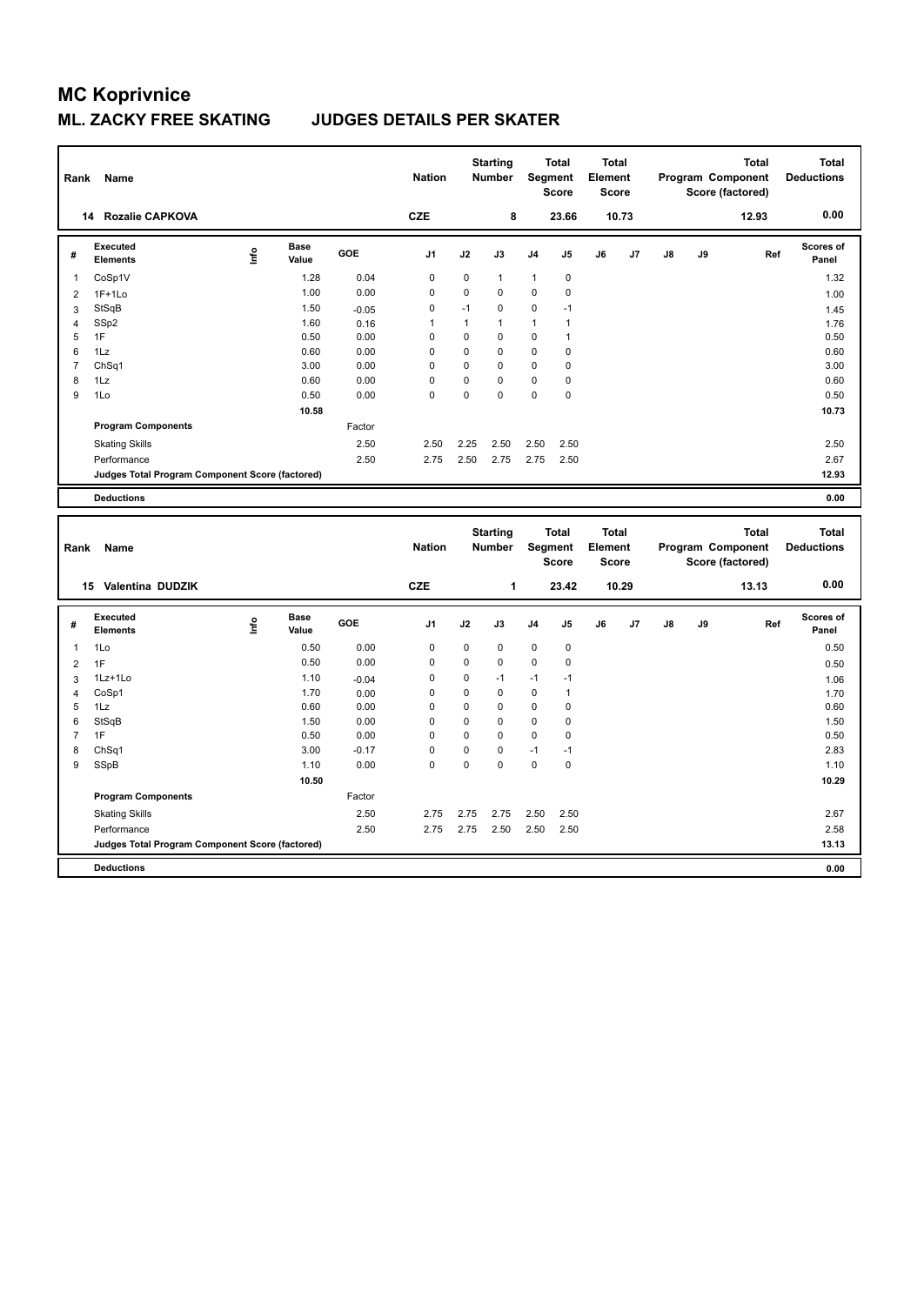### **ML. ZACKY FREE SKATING JUDGES DETAILS PER SKATER**

| Rank           | Name                                            |    |                      |                 | <b>Nation</b> |             | <b>Starting</b><br><b>Number</b> |                            | <b>Total</b><br><b>Segment</b><br><b>Score</b> | <b>Total</b><br>Element<br><b>Score</b> |       |    |    | <b>Total</b><br>Program Component<br>Score (factored) | <b>Total</b><br><b>Deductions</b> |
|----------------|-------------------------------------------------|----|----------------------|-----------------|---------------|-------------|----------------------------------|----------------------------|------------------------------------------------|-----------------------------------------|-------|----|----|-------------------------------------------------------|-----------------------------------|
|                | 16 Valentina CAPCIKOVA                          |    |                      |                 | <b>CZE</b>    |             | 4                                |                            | 21.67                                          |                                         | 11.24 |    |    | 10.43                                                 | 0.00                              |
| #              | <b>Executed</b><br><b>Elements</b>              | ۴ů | <b>Base</b><br>Value | GOE             | J1            | J2          | J3                               | J4                         | J5                                             | J6                                      | J7    | J8 | J9 | Ref                                                   | <b>Scores of</b><br>Panel         |
| $\mathbf{1}$   | 1A                                              |    | 1.10                 | $-0.11$         | $-1$          | $-1$        | $-1$                             | $-1$                       | $-1$                                           |                                         |       |    |    |                                                       | 0.99                              |
| $\overline{2}$ | 1Lz                                             |    | 0.60                 | 0.00            | 0             | 0           | $\mathbf 0$                      | 0                          | $\pmb{0}$                                      |                                         |       |    |    |                                                       | 0.60                              |
| 3              | ChSq1                                           |    | 3.00                 | 0.00            | 0             | 0           | $\mathbf 0$                      | $\mathbf 0$                | $\mathbf{1}$                                   |                                         |       |    |    |                                                       | 3.00                              |
| 4              | 1A                                              |    | 1.10                 | 0.00            | 0             | 0           | $\mathbf 0$                      | 0                          | $\mathbf 0$                                    |                                         |       |    |    |                                                       | 1.10                              |
| 5              | CoSpB                                           |    | 1.50                 | 0.00            | 0             | 0           | $\mathbf 0$                      | $\mathbf 0$                | $\mathbf 0$                                    |                                         |       |    |    |                                                       | 1.50                              |
| 6              | 1Lz                                             |    | 0.60                 | 0.00            | 0             | 0           | $\mathbf 0$                      | $\mathbf 0$                | $\pmb{0}$                                      |                                         |       |    |    |                                                       | 0.60                              |
| 7              | StSqB                                           |    | 1.50                 | $-0.15$         | 0             | $-1$<br>0   | $-1$                             | $-1$                       | $-2$                                           |                                         |       |    |    |                                                       | 1.35                              |
| 8<br>9         | $1F+1Lo$                                        |    | 1.00                 | 0.00<br>0.00    | 0<br>$\Omega$ | $\Omega$    | $\mathbf 0$<br>$\Omega$          | $\mathbf 0$<br>$\mathbf 0$ | $\pmb{0}$<br>$\mathbf 0$                       |                                         |       |    |    |                                                       | 1.00                              |
|                | SSpB                                            |    | 1.10                 |                 |               |             |                                  |                            |                                                |                                         |       |    |    |                                                       | 1.10                              |
|                |                                                 |    | 11.50                | Factor          |               |             |                                  |                            |                                                |                                         |       |    |    |                                                       | 11.24                             |
|                | <b>Program Components</b>                       |    |                      |                 |               |             |                                  |                            |                                                |                                         |       |    |    |                                                       |                                   |
|                | <b>Skating Skills</b>                           |    |                      | 2.50            | 2.25          | 2.00        | 2.00                             | 2.00                       | 2.00                                           |                                         |       |    |    |                                                       | 2.00                              |
|                | Performance                                     |    |                      | 2.50            | 2.25          | 2.00        | 2.00                             | 2.25                       | 2.25                                           |                                         |       |    |    |                                                       | 2.17                              |
|                | Judges Total Program Component Score (factored) |    |                      |                 |               |             |                                  |                            |                                                |                                         |       |    |    |                                                       | 10.43                             |
|                | <b>Deductions</b>                               |    |                      |                 |               |             |                                  |                            |                                                |                                         |       |    |    |                                                       | 0.00                              |
| Rank           | Name                                            |    |                      |                 | <b>Nation</b> |             | <b>Starting</b><br>Number        |                            | <b>Total</b><br>Segment<br><b>Score</b>        | <b>Total</b><br>Element<br><b>Score</b> |       |    |    | <b>Total</b><br>Program Component<br>Score (factored) | <b>Total</b><br><b>Deductions</b> |
|                | 17 Anezka SINDLEROVA                            |    |                      |                 |               |             |                                  |                            |                                                |                                         |       |    |    |                                                       |                                   |
|                |                                                 |    |                      |                 | <b>CZE</b>    |             | 15                               |                            | 21.13                                          |                                         | 10.77 |    |    | 10.86                                                 | $-0.50$                           |
| #              | <b>Executed</b>                                 |    | <b>Base</b>          | GOE             | J1            | J2          | J3                               | J4                         | J5                                             | J6                                      | J7    | J8 | J9 | Ref                                                   | <b>Scores of</b>                  |
|                | <b>Elements</b>                                 | ۴ů | Value                |                 |               |             |                                  |                            |                                                |                                         |       |    |    |                                                       | Panel                             |
| 1              | 1A                                              |    | 1.10                 | 0.00            | $\mathbf 0$   | 0           | $\mathbf 0$                      | $\mathbf 0$                | $\pmb{0}$                                      |                                         |       |    |    |                                                       | 1.10                              |
| $\overline{2}$ | 1Lz+1Lo                                         |    | 1.10                 | 0.00            | 0             | 0           | $\mathbf 0$                      | 0                          | $\pmb{0}$                                      |                                         |       |    |    |                                                       | 1.10                              |
| 3              | <b>SSpB</b>                                     |    | 1.10                 | 0.04            | 0             | 0<br>$-5$   | $\mathbf 0$<br>$-5$              | $\mathbf{1}$<br>$-5$       | $\mathbf{1}$<br>$-5$                           |                                         |       |    |    |                                                       | 1.14                              |
| $\overline{4}$ | StSqB                                           |    | 1.50<br>3.00         | $-0.75$<br>0.00 | $-5$<br>0     | $\mathbf 0$ | $\mathbf 0$                      | $\mathbf 0$                | $\pmb{0}$                                      |                                         |       |    |    |                                                       | 0.75<br>3.00                      |
| 5<br>6         | ChSq1<br>1Aq                                    | q  | 1.10                 | $-0.22$         | $-2$          | $-2$        | $-2$                             | $-2$                       | $-2$                                           |                                         |       |    |    |                                                       | 0.88                              |
| $\overline{7}$ | 1F                                              |    | 0.50                 | 0.00            | 0             | $\mathbf 0$ | $\mathbf 0$                      | 0                          | $\pmb{0}$                                      |                                         |       |    |    |                                                       | 0.50                              |
| 8              | CoSp1                                           |    | 1.70                 | 0.00            | 0             | 0           | $\mathbf 0$                      | 0                          | $-1$                                           |                                         |       |    |    |                                                       | 1.70                              |
| 9              | 1Lz                                             |    | 0.60                 | 0.00            | $\Omega$      | $\Omega$    | $\Omega$                         | $\Omega$                   | $\mathbf 0$                                    |                                         |       |    |    |                                                       | 0.60                              |
|                |                                                 |    | 11.70                |                 |               |             |                                  |                            |                                                |                                         |       |    |    |                                                       | 10.77                             |
|                | <b>Program Components</b>                       |    |                      | Factor          |               |             |                                  |                            |                                                |                                         |       |    |    |                                                       |                                   |
|                | <b>Skating Skills</b>                           |    |                      | 2.50            | 2.25          | 1.75        | 2.00                             | 2.25                       | 2.25                                           |                                         |       |    |    |                                                       | 2.17                              |
|                | Performance                                     |    |                      | 2.50            | 2.25          | 1.50        | 2.00                             | 2.25                       | 2.25                                           |                                         |       |    |    |                                                       | 2.17                              |
|                | Judges Total Program Component Score (factored) |    |                      |                 |               |             |                                  |                            |                                                |                                         |       |    |    |                                                       | 10.86                             |

q Jump landed on the quarter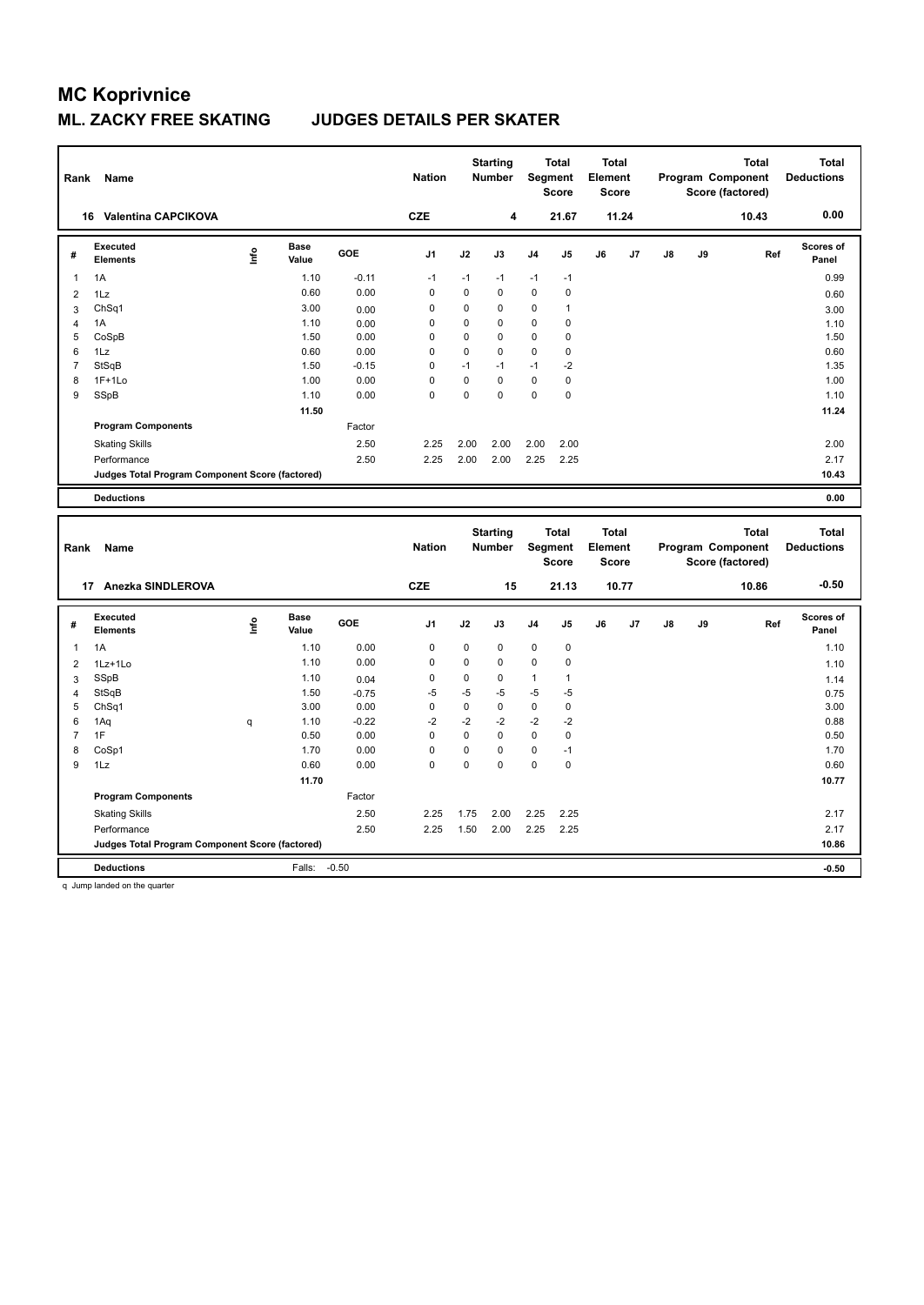| Rank           | Name                                            |       |                      |         | <b>Nation</b>  |           | <b>Starting</b><br><b>Number</b> |                | <b>Total</b><br>Segment<br><b>Score</b> | <b>Total</b><br>Element<br><b>Score</b> |       |    |    | <b>Total</b><br>Program Component<br>Score (factored) | <b>Total</b><br><b>Deductions</b> |
|----------------|-------------------------------------------------|-------|----------------------|---------|----------------|-----------|----------------------------------|----------------|-----------------------------------------|-----------------------------------------|-------|----|----|-------------------------------------------------------|-----------------------------------|
|                | 18 Aneta VALOVA                                 |       |                      |         | <b>CZE</b>     |           | 25                               |                | 21.10                                   |                                         | 11.17 |    |    | 10.43                                                 | $-0.50$                           |
| #              | Executed<br><b>Elements</b>                     | Linfo | <b>Base</b><br>Value | GOE     | J1             | J2        | J3                               | J4             | J <sub>5</sub>                          | J6                                      | J7    | J8 | J9 | Ref                                                   | Scores of<br>Panel                |
| 1              | 1A+1Lo                                          |       | 1.60                 | 0.00    | 0              | 0         | $\mathbf 0$                      | 0              | $\pmb{0}$                               |                                         |       |    |    |                                                       | 1.60                              |
| $\overline{2}$ | 1F                                              |       | 0.50                 | 0.00    | 0              | 0         | $\mathbf 0$                      | 0              | 0                                       |                                         |       |    |    |                                                       | 0.50                              |
| 3              | CSp1                                            |       | 1.40                 | 0.00    | 0              | 0         | 0                                | 0              | 0                                       |                                         |       |    |    |                                                       | 1.40                              |
| 4              | Ch <sub>Sq1</sub>                               |       | 3.00                 | 0.17    | $\mathbf{1}$   | 0         | $\mathbf 0$                      | 0              | $\mathbf{1}$                            |                                         |       |    |    |                                                       | 3.17                              |
| 5              | StSqB                                           |       | 1.50                 | $-0.15$ | 0              | $-2$      | $-2$                             | $-1$           | $\mathbf 0$                             |                                         |       |    |    |                                                       | 1.35                              |
| 6              | 1A                                              |       | 1.10                 | $-0.55$ | $-5$           | $-5$      | -5                               | $-5$           | $-5$                                    |                                         |       |    |    |                                                       | 0.55                              |
| $\overline{7}$ | 1Lz                                             |       | 0.60                 | 0.00    | 0              | 0         | $\mathbf 0$                      | 0              | $\pmb{0}$                               |                                         |       |    |    |                                                       | 0.60                              |
| 8              | CoSp2                                           |       | 2.00                 | 0.00    | $-1$           | 0         | $\mathbf 0$                      | $\mathbf 0$    | $\mathbf 0$                             |                                         |       |    |    |                                                       | 2.00                              |
|                |                                                 |       | 11.70                |         |                |           |                                  |                |                                         |                                         |       |    |    |                                                       | 11.17                             |
|                | <b>Program Components</b>                       |       |                      | Factor  |                |           |                                  |                |                                         |                                         |       |    |    |                                                       |                                   |
|                | <b>Skating Skills</b>                           |       |                      | 2.50    | 2.50           | 1.50      | 2.00                             | 2.00           | 2.50                                    |                                         |       |    |    |                                                       | 2.17                              |
|                | Performance                                     |       |                      | 2.50    | 2.25           | 1.75      | 1.75                             | 2.00           | 2.75                                    |                                         |       |    |    |                                                       | 2.00                              |
|                | Judges Total Program Component Score (factored) |       |                      |         |                |           |                                  |                |                                         |                                         |       |    |    |                                                       | 10.43                             |
|                | <b>Deductions</b>                               |       | Falls:               | $-0.50$ |                |           |                                  |                |                                         |                                         |       |    |    |                                                       | $-0.50$                           |
| Rank           | Name                                            |       |                      |         | <b>Nation</b>  |           | <b>Starting</b><br><b>Number</b> |                | <b>Total</b><br>Segment                 | <b>Total</b><br>Element                 |       |    |    | <b>Total</b>                                          | <b>Total</b>                      |
|                |                                                 |       |                      |         |                |           |                                  |                | <b>Score</b>                            | <b>Score</b>                            |       |    |    | Program Component<br>Score (factored)                 | <b>Deductions</b>                 |
|                | Julie MOSEROVA<br>19                            |       |                      |         | <b>CZE</b>     |           | 16                               |                | 20.48                                   |                                         | 9.85  |    |    | 10.63                                                 | 0.00                              |
| #              | Executed<br><b>Elements</b>                     | ١nf٥  | <b>Base</b><br>Value | GOE     | J <sub>1</sub> | J2        | J3                               | J4             | J5                                      | J6                                      | J7    | J8 | J9 | Ref                                                   | Scores of<br>Panel                |
| 1              | 1A                                              |       | 1.10                 | $-0.15$ | $-2$           | $-1$      | $-1$                             | $-1$           | $-2$                                    |                                         |       |    |    |                                                       | 0.95                              |
| $\overline{2}$ | 1Lz                                             |       | 0.60                 | 0.00    | 0              | $\pmb{0}$ | 0                                | $\pmb{0}$      | $\mathbf{1}$                            |                                         |       |    |    |                                                       | 0.60                              |
| 3              | SSp2                                            |       | 1.60                 | 0.00    | 0              | 0         | $\mathbf 0$                      | $\mathbf 0$    | 0                                       |                                         |       |    |    |                                                       | 1.60                              |
| 4              | Ch <sub>Sq1</sub>                               |       | 3.00                 | 0.00    | 0              | 0         | 0                                | 0              | $-1$                                    |                                         |       |    |    |                                                       | 3.00                              |
| 5              | $1F+1Lo$                                        |       | 1.00                 | 0.00    | 0              | 0         | 0                                | 0              | $-1$                                    |                                         |       |    |    |                                                       | 1.00                              |
| 6              | 1Lo                                             |       | 0.50                 | 0.00    | 0              | 0         | $\mathbf 0$                      | $\mathbf 0$    | $-1$                                    |                                         |       |    |    |                                                       | 0.50                              |
| $\overline{7}$ | CoSp                                            |       | 0.00                 | 0.00    | ÷.             | ÷         | L.                               | $\overline{a}$ | ÷.                                      |                                         |       |    |    |                                                       | 0.00                              |
| 8              | 1A                                              |       | 1.10                 | $-0.40$ | $-5$           | $-3$      | -4                               | $-4$           | $-2$                                    |                                         |       |    |    |                                                       | 0.70                              |
| 9              | StSqB                                           |       | 1.50                 | 0.00    | $\Omega$       | $-1$      | $\Omega$                         | $\mathbf 0$    | $\mathbf 0$                             |                                         |       |    |    |                                                       | 1.50                              |
|                |                                                 |       | 10.40                |         |                |           |                                  |                |                                         |                                         |       |    |    |                                                       | 9.85                              |
|                | <b>Program Components</b>                       |       |                      | Factor  |                |           |                                  |                |                                         |                                         |       |    |    |                                                       |                                   |
|                | <b>Skating Skills</b>                           |       |                      | 2.50    | 2.25           | 2.00      | 2.25                             | 2.25           | 2.00                                    |                                         |       |    |    |                                                       | 2.17                              |
|                | Performance                                     |       |                      | 2.50    | 2.00           | 2.00      | 2.25                             | 2.25           | 2.00                                    |                                         |       |    |    |                                                       | 2.08                              |
|                | Judges Total Program Component Score (factored) |       |                      |         |                |           |                                  |                |                                         |                                         |       |    |    |                                                       | 10.63                             |

| Rank           | Name                                            |      |                      |         | <b>Nation</b>  |             | <b>Starting</b><br>Number | Segment        | <b>Total</b><br><b>Score</b> | <b>Total</b><br>Element<br><b>Score</b> |       |               |    | <b>Total</b><br>Program Component<br>Score (factored) | <b>Total</b><br><b>Deductions</b> |
|----------------|-------------------------------------------------|------|----------------------|---------|----------------|-------------|---------------------------|----------------|------------------------------|-----------------------------------------|-------|---------------|----|-------------------------------------------------------|-----------------------------------|
|                | Zuzana ATANASOVA<br>20                          |      |                      |         | <b>CZE</b>     |             | 20                        |                | 20.26                        |                                         | 10.88 |               |    | 9.38                                                  | 0.00                              |
| #              | Executed<br><b>Elements</b>                     | lnfo | <b>Base</b><br>Value | GOE     | J <sub>1</sub> | J2          | J3                        | J <sub>4</sub> | J5                           | J6                                      | J7    | $\mathsf{J}8$ | J9 | Ref                                                   | <b>Scores of</b><br>Panel         |
| 1              | 1A                                              |      | 1.10                 | 0.00    | $\mathbf 0$    | $\mathbf 0$ | $\mathbf 0$               | $\mathbf 0$    | $-1$                         |                                         |       |               |    |                                                       | 1.10                              |
| 2              | 1Lz                                             |      | 0.60                 | 0.00    | 0              | 0           | 0                         | 0              | $\mathbf 0$                  |                                         |       |               |    |                                                       | 0.60                              |
| 3              | CoSpBV                                          |      | 1.13                 | 0.00    | 0              | 0           | 0                         | $\pmb{0}$      | $-1$                         |                                         |       |               |    |                                                       | 1.13                              |
| 4              | StSqB                                           |      | 1.50                 | $-0.15$ | 0              | $-1$        | $-1$                      | $-1$           | $-1$                         |                                         |       |               |    |                                                       | 1.35                              |
| 5              | $1F+1Lo$                                        |      | 1.00                 | 0.00    | 0              | 0           | $\Omega$                  | $\mathbf 0$    | 0                            |                                         |       |               |    |                                                       | 1.00                              |
| 6              | 1Lz                                             |      | 0.60                 | 0.00    | 0              | 0           | 0                         | $\mathbf 0$    | 0                            |                                         |       |               |    |                                                       | 0.60                              |
| $\overline{7}$ | ChSq1                                           |      | 3.00                 | 0.00    | 0              | 0           | 0                         | $-1$           | 0                            |                                         |       |               |    |                                                       | 3.00                              |
| 8              | 1Lo                                             |      | 0.50                 | 0.00    | 0              | 0           | $\Omega$                  | $\mathbf 0$    | 0                            |                                         |       |               |    |                                                       | 0.50                              |
| 9              | SSp2                                            |      | 1.60                 | 0.00    | 0              | 0           | $\Omega$                  | 0              | $-1$                         |                                         |       |               |    |                                                       | 1.60                              |
|                |                                                 |      | 11.03                |         |                |             |                           |                |                              |                                         |       |               |    |                                                       | 10.88                             |
|                | <b>Program Components</b>                       |      |                      | Factor  |                |             |                           |                |                              |                                         |       |               |    |                                                       |                                   |
|                | <b>Skating Skills</b>                           |      |                      | 2.50    | 2.50           | 2.00        | 2.00                      | 2.00           | 2.00                         |                                         |       |               |    |                                                       | 2.00                              |
|                | Performance                                     |      |                      | 2.50    | 2.50           | 1.50        | 1.50                      | 2.00           | 1.75                         |                                         |       |               |    |                                                       | 1.75                              |
|                | Judges Total Program Component Score (factored) |      |                      |         |                |             |                           |                |                              |                                         |       |               |    |                                                       | 9.38                              |
|                | <b>Deductions</b>                               |      |                      |         |                |             |                           |                |                              |                                         |       |               |    |                                                       | 0.00                              |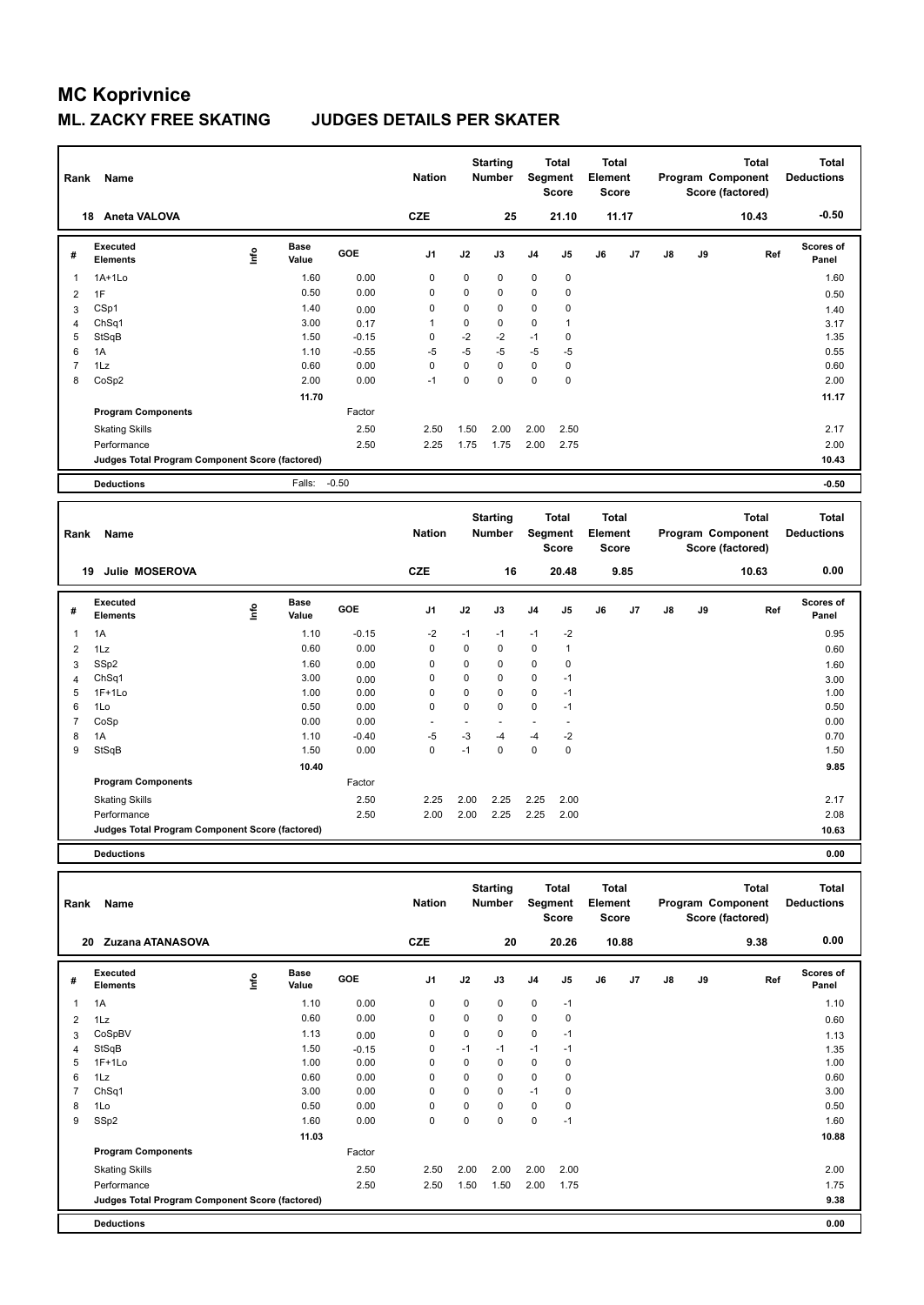### **ML. ZACKY FREE SKATING JUDGES DETAILS PER SKATER**

| Rank           | Name                                            |      |                      |              | <b>Nation</b>  |             | <b>Starting</b><br>Number |             | <b>Total</b><br>Segment<br><b>Score</b> | Element | <b>Total</b><br><b>Score</b> |               |    | <b>Total</b><br>Program Component<br>Score (factored) | <b>Total</b><br><b>Deductions</b> |
|----------------|-------------------------------------------------|------|----------------------|--------------|----------------|-------------|---------------------------|-------------|-----------------------------------------|---------|------------------------------|---------------|----|-------------------------------------------------------|-----------------------------------|
|                | 21 Nicol PAPPOVA                                |      |                      |              | <b>CZE</b>     |             | 14                        |             | 19.73                                   |         | 9.10                         |               |    | 10.63                                                 | 0.00                              |
| #              | <b>Executed</b><br><b>Elements</b>              | lnfo | <b>Base</b><br>Value | GOE          | J <sub>1</sub> | J2          | J3                        | J4          | J5                                      | J6      | J7                           | J8            | J9 | Ref                                                   | <b>Scores of</b><br>Panel         |
| $\mathbf{1}$   | 1Lz                                             |      | 0.60                 | 0.00         | $\mathbf 0$    | $\mathbf 0$ | $\mathbf 0$               | $\mathbf 0$ | $\mathbf 0$                             |         |                              |               |    |                                                       | 0.60                              |
| $\overline{2}$ | ChSq1                                           |      | 3.00                 | 0.00         | 0              | 0           | $\mathbf 0$               | 0           | $\pmb{0}$                               |         |                              |               |    |                                                       | 3.00                              |
| 3              | CoSpB                                           |      | 1.50                 | 0.00         | 0              | $\mathbf 0$ | $\mathbf 0$               | 0           | 0                                       |         |                              |               |    |                                                       | 1.50                              |
| $\overline{4}$ | $1F+1Lo$                                        |      | 1.00                 | 0.00         | $\mathbf 0$    | 0           | $\mathbf 0$               | $\mathbf 0$ | 0                                       |         |                              |               |    |                                                       | 1.00                              |
| 5              | 1Lo                                             |      | 0.50                 | 0.00         | $\mathbf 0$    | $\mathbf 0$ | $\mathbf 0$               | $\mathbf 0$ | 0                                       |         |                              |               |    |                                                       | 0.50                              |
| 6              | StSqB                                           |      | 1.50                 | $-0.10$      | 0              | $-1$        | $-1$                      | $-1$        | 0                                       |         |                              |               |    |                                                       | 1.40                              |
| $\overline{7}$ | 1Lz                                             |      | 0.60                 | 0.00         | $\mathbf 0$    | 0           | $\mathbf 0$               | $\mathbf 0$ | 0                                       |         |                              |               |    |                                                       | 0.60                              |
| 8<br>9         | 1F                                              |      | 0.50                 | 0.00<br>0.00 | $\mathbf 0$    | 0           | $\mathbf 0$               | 0           | 1                                       |         |                              |               |    |                                                       | 0.50                              |
|                | SSp                                             |      | 0.00                 |              |                |             |                           |             |                                         |         |                              |               |    |                                                       | 0.00                              |
|                |                                                 |      | 9.20                 |              |                |             |                           |             |                                         |         |                              |               |    |                                                       | 9.10                              |
|                | <b>Program Components</b>                       |      |                      | Factor       |                |             |                           |             |                                         |         |                              |               |    |                                                       |                                   |
|                | <b>Skating Skills</b>                           |      |                      | 2.50         | 2.50           | 1.75        | 2.00                      | 2.00        | 2.00                                    |         |                              |               |    |                                                       | 2.00                              |
|                | Performance                                     |      |                      | 2.50         | 2.50           | 1.75        | 2.25                      | 2.25        | 2.25                                    |         |                              |               |    |                                                       | 2.25                              |
|                | Judges Total Program Component Score (factored) |      |                      |              |                |             |                           |             |                                         |         |                              |               |    |                                                       | 10.63                             |
|                | <b>Deductions</b>                               |      |                      |              |                |             |                           |             |                                         |         |                              |               |    |                                                       | 0.00                              |
| Rank           | Name                                            |      |                      |              | <b>Nation</b>  |             | <b>Starting</b><br>Number |             | <b>Total</b><br>Segment<br><b>Score</b> | Element | <b>Total</b><br><b>Score</b> |               |    | <b>Total</b><br>Program Component<br>Score (factored) | <b>Total</b><br><b>Deductions</b> |
|                | 22 Tereza JONSZTOVA                             |      |                      |              | <b>CZE</b>     |             | 23                        |             | 19.29                                   |         | 10.93                        |               |    | 8.36                                                  | 0.00                              |
| #              | <b>Executed</b><br>Elements                     | Life | Base<br>Value        | GOE          | J <sub>1</sub> | J2          | J3                        | J4          | J5                                      | J6      | J7                           | $\mathsf{J}8$ | J9 | Ref                                                   | <b>Scores of</b><br>Panel         |
| $\mathbf{1}$   | 1A                                              |      | 1.10                 | $-0.44$      | $-4$           | $-4$        | -4                        | $-4$        | $-2$                                    |         |                              |               |    |                                                       | 0.66                              |
| $\overline{2}$ | $1F+1Lo$                                        |      | 1.00                 | 0.00         | 0              | $\pmb{0}$   | 0                         | 0           | 0                                       |         |                              |               |    |                                                       | 1.00                              |
| 3              | Ch <sub>Sq1</sub>                               |      | 3.00                 | 0.00         | 0              | 0           | $\mathbf 0$               | 0           | 0                                       |         |                              |               |    |                                                       | 3.00                              |
| $\overline{4}$ | 1Lz                                             |      | 0.60                 | 0.00         | $\mathbf 0$    | 0           | $\mathbf 0$               | 0           | $-1$                                    |         |                              |               |    |                                                       | 0.60                              |
| 5              |                                                 |      |                      |              |                |             |                           |             |                                         |         |                              |               |    |                                                       |                                   |
| 6              | SSp1                                            |      | 1.30                 | $-0.04$      | $\mathbf 0$    | $-1$        | $\mathbf 0$               | $\mathbf 0$ | $-2$                                    |         |                              |               |    |                                                       | 1.26                              |
|                | 1A                                              |      | 1.10                 | $-0.04$      | $\mathbf 0$    | $-1$        | $-1$                      | 0           | 0                                       |         |                              |               |    |                                                       | 1.06                              |
| $\overline{7}$ | StSqB                                           |      | 1.50                 | $-0.25$      | $\mathbf 0$    | $-2$        | $-2$                      | $-2$        | $-1$                                    |         |                              |               |    |                                                       | 1.25                              |
| 8              | 1Lz                                             |      | 0.60                 | 0.00         | $\mathbf 0$    | 0           | $\mathbf 0$               | 0           | $\pmb{0}$                               |         |                              |               |    |                                                       | 0.60                              |
| 9              | CoSpB                                           |      | 1.50                 | 0.00         | $\mathbf 0$    | 0           | $\mathbf 0$               | $\mathbf 0$ | 0                                       |         |                              |               |    |                                                       | 1.50                              |
|                |                                                 |      | 11.70                |              |                |             |                           |             |                                         |         |                              |               |    |                                                       | 10.93                             |
|                | <b>Program Components</b>                       |      |                      | Factor       |                |             |                           |             |                                         |         |                              |               |    |                                                       |                                   |
|                | <b>Skating Skills</b>                           |      |                      | 2.50         | 2.00           | 1.50        | 1.50                      | 1.75        | 1.75                                    |         |                              |               |    |                                                       | 1.67                              |
|                | Performance                                     |      |                      | 2.50         | 2.00           | 1.50        | 1.50                      | 1.75        | 1.75                                    |         |                              |               |    |                                                       | 1.67                              |
|                | Judges Total Program Component Score (factored) |      |                      |              |                |             |                           |             |                                         |         |                              |               |    |                                                       | 8.36                              |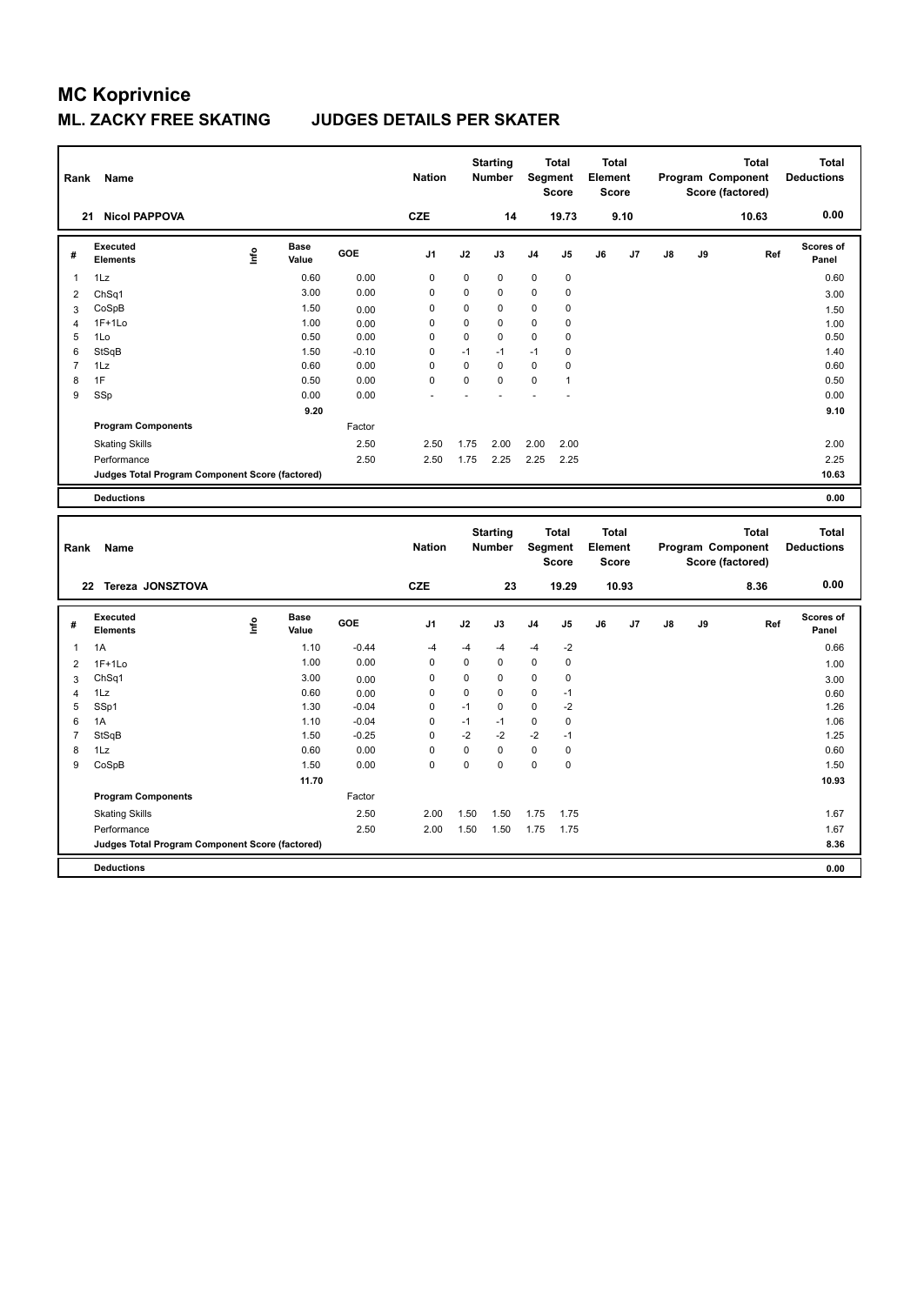| Rank           | Name<br><b>Nikola FROMLOVA</b><br>23            |      |                      |            | <b>Nation</b><br><b>CZE</b> |             | <b>Starting</b><br><b>Number</b><br>18 | Segment        | Total<br><b>Score</b><br>18.98 | <b>Total</b><br>Element<br><b>Score</b> | 9.25 |               |    | <b>Total</b><br>Program Component<br>Score (factored)<br>10.23 | <b>Total</b><br><b>Deductions</b><br>$-0.50$ |
|----------------|-------------------------------------------------|------|----------------------|------------|-----------------------------|-------------|----------------------------------------|----------------|--------------------------------|-----------------------------------------|------|---------------|----|----------------------------------------------------------------|----------------------------------------------|
| #              | Executed<br><b>Elements</b>                     | ١nf٥ | <b>Base</b><br>Value | <b>GOE</b> | J <sub>1</sub>              | J2          | J3                                     | J <sub>4</sub> | J <sub>5</sub>                 | J6                                      | J7   | $\mathsf{J}8$ | J9 | Ref                                                            | <b>Scores of</b><br>Panel                    |
| 1              | 1A                                              |      | 1.10                 | 0.00       | $\Omega$                    | $\Omega$    | $\Omega$                               | $\mathbf 0$    | $\pmb{0}$                      |                                         |      |               |    |                                                                | 1.10                                         |
| 2              | ChSq1                                           |      | 3.00                 | 0.00       | 0                           | 0           | 0                                      | 0              | 0                              |                                         |      |               |    |                                                                | 3.00                                         |
| 3              | 1F                                              |      | 0.50                 | 0.00       | 0                           | 0           | 0                                      | 0              | 0                              |                                         |      |               |    |                                                                | 0.50                                         |
| $\overline{4}$ | SSp2                                            |      | 1.60                 | 0.05       | 1                           | $\mathbf 0$ | $\Omega$                               | 0              | $\overline{2}$                 |                                         |      |               |    |                                                                | 1.65                                         |
| 5              | 1F                                              |      | 0.50                 | 0.00       | 0                           | 0           | 0                                      | 0              | 0                              |                                         |      |               |    |                                                                | 0.50                                         |
| 6              | 1Lo                                             |      | 0.50                 | 0.00       | 0                           | 0           | 0                                      | 0              | 0                              |                                         |      |               |    |                                                                | 0.50                                         |
| 7              | StSqB                                           |      | 1.50                 | $-0.05$    | $\Omega$                    | 0           | $-1$                                   | $-1$           | 0                              |                                         |      |               |    |                                                                | 1.45                                         |
| 8              | 1Aq                                             | q    | 1.10                 | $-0.55$    | $-5$                        | $-5$        | $-5$                                   | $-5$           | $-5$                           |                                         |      |               |    |                                                                | 0.55                                         |
| 9              | CoSp                                            |      | 0.00                 | 0.00       |                             |             |                                        |                | ٠                              |                                         |      |               |    |                                                                | 0.00                                         |
|                |                                                 |      | 9.80                 |            |                             |             |                                        |                |                                |                                         |      |               |    |                                                                | 9.25                                         |
|                | <b>Program Components</b>                       |      |                      | Factor     |                             |             |                                        |                |                                |                                         |      |               |    |                                                                |                                              |
|                | <b>Skating Skills</b>                           |      |                      | 2.50       | 2.75                        | 2.25        | 2.00                                   | 2.00           | 2.25                           |                                         |      |               |    |                                                                | 2.17                                         |
|                | Performance                                     |      |                      | 2.50       | 2.50                        | 2.00        | 1.75                                   | 1.75           | 2.00                           |                                         |      |               |    |                                                                | 1.92                                         |
|                | Judges Total Program Component Score (factored) |      |                      |            |                             |             |                                        |                |                                |                                         |      |               |    |                                                                | 10.23                                        |
|                | <b>Deductions</b>                               |      | Falls:               | $-0.50$    |                             |             |                                        |                |                                |                                         |      |               |    |                                                                | $-0.50$                                      |

q Jump landed on the quarter

| Rank           | Name                                            |    |                      |         | <b>Nation</b>  |             | <b>Starting</b><br><b>Number</b> | Segment        | <b>Total</b><br><b>Score</b> | <b>Total</b><br>Element<br><b>Score</b> |       |               |    | <b>Total</b><br>Program Component<br>Score (factored) | <b>Total</b><br><b>Deductions</b> |
|----------------|-------------------------------------------------|----|----------------------|---------|----------------|-------------|----------------------------------|----------------|------------------------------|-----------------------------------------|-------|---------------|----|-------------------------------------------------------|-----------------------------------|
|                | <b>Tereza HLOBILOVA</b><br>24                   |    |                      |         | <b>CZE</b>     |             | 26                               |                | 18.68                        |                                         | 11.05 |               |    | 8.13                                                  | $-0.50$                           |
| #              | Executed<br><b>Elements</b>                     | ۴ů | <b>Base</b><br>Value | GOE     | J <sub>1</sub> | J2          | J3                               | J <sub>4</sub> | J5                           | J6                                      | J7    | $\mathsf{J}8$ | J9 | Ref                                                   | <b>Scores of</b><br>Panel         |
| 1              | $1F+1Lo$                                        |    | 1.00                 | 0.00    | 0              | 0           | 0                                | $\mathbf 0$    | $\mathbf 0$                  |                                         |       |               |    |                                                       | 1.00                              |
| 2              | 1Lz                                             |    | 0.60                 | 0.00    | 0              | 0           | 0                                | $\mathbf 0$    | 0                            |                                         |       |               |    |                                                       | 0.60                              |
| 3              | SSp2                                            |    | 1.60                 | 0.00    | $\mathbf 0$    | $\mathbf 0$ | 0                                | $\mathbf 0$    | $-1$                         |                                         |       |               |    |                                                       | 1.60                              |
| 4              | StSqB                                           |    | 1.50                 | $-0.25$ | $-1$           | $-2$        | $-2$                             | $-1$           | $-2$                         |                                         |       |               |    |                                                       | 1.25                              |
| 5              | 1A                                              |    | 1.10                 | 0.00    | 0              | 0           | 0                                | $\mathbf 0$    | 0                            |                                         |       |               |    |                                                       | 1.10                              |
| 6              | ChSq1                                           |    | 3.00                 | 0.00    | 0              | 0           | 0                                | $\mathbf 0$    | $-1$                         |                                         |       |               |    |                                                       | 3.00                              |
| $\overline{7}$ | 1A                                              |    | 1.10                 | $-0.55$ | -5             | $-5$        | $-5$                             | $-5$           | -5                           |                                         |       |               |    |                                                       | 0.55                              |
| 8              | 1Lz                                             |    | 0.60                 | 0.00    | $\mathbf 0$    | 0           | 0                                | $\mathbf 0$    | 0                            |                                         |       |               |    |                                                       | 0.60                              |
| 9              | CoSpB                                           |    | 1.50                 | $-0.15$ | $\mathbf 0$    | $-1$        | $-1$                             | $-1$           | $-1$                         |                                         |       |               |    |                                                       | 1.35                              |
|                |                                                 |    | 12.00                |         |                |             |                                  |                |                              |                                         |       |               |    |                                                       | 11.05                             |
|                | <b>Program Components</b>                       |    |                      | Factor  |                |             |                                  |                |                              |                                         |       |               |    |                                                       |                                   |
|                | <b>Skating Skills</b>                           |    |                      | 2.50    | 2.25           | 1.50        | 1.50                             | 1.75           | 2.00                         |                                         |       |               |    |                                                       | 1.75                              |
|                | Performance                                     |    |                      | 2.50    | 2.25           | 1.50        | 1.50                             | 1.50           | 1.50                         |                                         |       |               |    |                                                       | 1.50                              |
|                | Judges Total Program Component Score (factored) |    |                      |         |                |             |                                  |                |                              |                                         |       |               |    |                                                       | 8.13                              |
|                | <b>Deductions</b>                               |    | Falls:               | $-0.50$ |                |             |                                  |                |                              |                                         |       |               |    |                                                       | $-0.50$                           |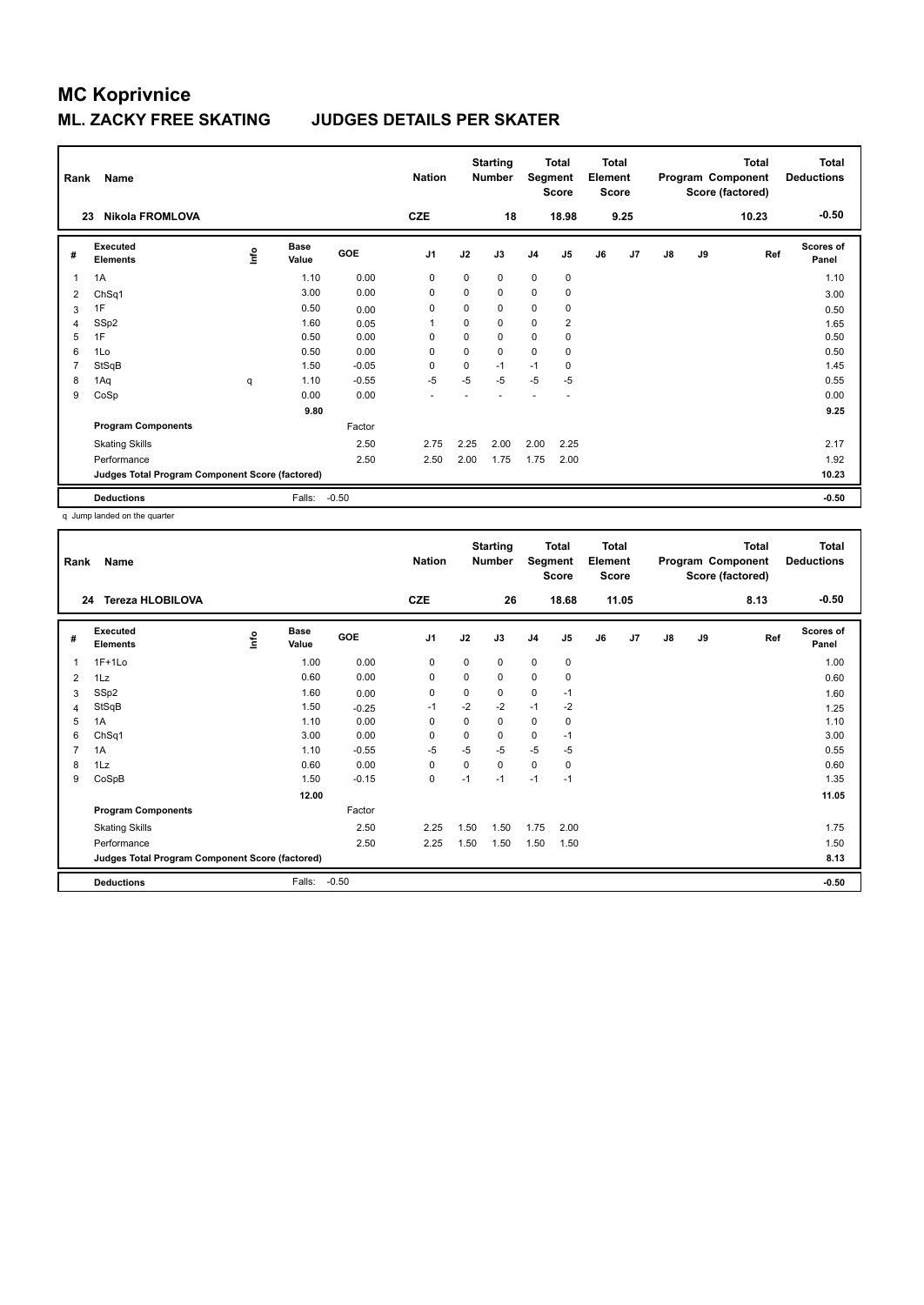| Rank                | Name                                            |             |                      |         | <b>Nation</b>  |                | <b>Starting</b><br>Number |              | <b>Total</b><br>Segment<br><b>Score</b> | <b>Total</b><br>Element | <b>Score</b> |               |    | <b>Total</b><br>Program Component<br>Score (factored) | <b>Total</b><br><b>Deductions</b> |
|---------------------|-------------------------------------------------|-------------|----------------------|---------|----------------|----------------|---------------------------|--------------|-----------------------------------------|-------------------------|--------------|---------------|----|-------------------------------------------------------|-----------------------------------|
|                     | 25 Viktorie LETOCHOVA                           |             |                      |         | <b>CZE</b>     |                | 28                        |              | 18.38                                   |                         | 9.00         |               |    | 9.38                                                  | 0.00                              |
| #                   | <b>Executed</b><br><b>Elements</b>              | <u>lnfo</u> | <b>Base</b><br>Value | GOE     | J1             | J2             | J3                        | J4           | J5                                      | J6                      | J7           | J8            | J9 | Ref                                                   | Scores of<br>Panel                |
| 1                   | 1F                                              |             | 0.50                 | 0.00    | 0              | 0              | $\mathbf 0$               | $\mathbf 0$  | $\pmb{0}$                               |                         |              |               |    |                                                       | 0.50                              |
| $\overline{2}$      | 1Lz                                             |             | 0.60                 | 0.00    | $\mathbf 0$    | 0              | $\mathbf 0$               | $\mathbf 0$  | $\pmb{0}$                               |                         |              |               |    |                                                       | 0.60                              |
| 3                   | SSp2                                            |             | 1.60                 | 0.00    | 0              | 0              | $\mathbf 0$               | $\mathbf 0$  | $-1$                                    |                         |              |               |    |                                                       | 1.60                              |
| $\overline{4}$      | 1Lz                                             |             | 0.60                 | 0.00    | $\mathbf 0$    | 0              | $\mathbf 0$               | $\mathbf 0$  | 0                                       |                         |              |               |    |                                                       | 0.60                              |
| 5                   | $1F+1Lo$                                        |             | 1.00                 | 0.00    | $\mathbf 0$    | 0              | $-1$                      | $\mathbf 0$  | 0                                       |                         |              |               |    |                                                       | 1.00                              |
| 6                   | 1Lo                                             |             | 0.50                 | 0.00    | $\mathbf 0$    | 0              | $\mathbf 0$               | $\mathbf 0$  | 0                                       |                         |              |               |    |                                                       | 0.50                              |
| $\overline{7}$      | ChSq1                                           |             | 3.00                 | 0.00    | $\mathbf 0$    | 0              | $\mathbf 0$               | $\mathbf 0$  | 0                                       |                         |              |               |    |                                                       | 3.00                              |
| 8                   | CoSp                                            |             | 0.00                 | 0.00    |                | ÷.             |                           | ÷.           | ä,                                      |                         |              |               |    |                                                       | 0.00                              |
| 9                   | StSqB                                           |             | 1.50                 | $-0.30$ | $-2$           | $-2$           | $-2$                      | $-2$         | $-1$                                    |                         |              |               |    |                                                       | 1.20                              |
|                     |                                                 |             | 9.30                 |         |                |                |                           |              |                                         |                         |              |               |    |                                                       | 9.00                              |
|                     | <b>Program Components</b>                       |             |                      | Factor  |                |                |                           |              |                                         |                         |              |               |    |                                                       |                                   |
|                     | <b>Skating Skills</b>                           |             |                      | 2.50    | 2.25           | 1.50           | 1.75                      | 1.75         | 2.00                                    |                         |              |               |    |                                                       | 1.83                              |
|                     | Performance                                     |             |                      | 2.50    | 2.00           | 1.75           | 1.75                      | 2.00         | 2.00                                    |                         |              |               |    |                                                       | 1.92                              |
|                     | Judges Total Program Component Score (factored) |             |                      |         |                |                |                           |              |                                         |                         |              |               |    |                                                       | 9.38                              |
|                     | <b>Deductions</b>                               |             |                      |         |                |                |                           |              |                                         |                         |              |               |    |                                                       | 0.00                              |
|                     |                                                 |             |                      |         |                |                |                           |              |                                         |                         |              |               |    |                                                       |                                   |
| Rank                | Name                                            |             |                      |         | <b>Nation</b>  |                | <b>Starting</b><br>Number |              | <b>Total</b><br>Segment<br><b>Score</b> | <b>Total</b><br>Element | <b>Score</b> |               |    | <b>Total</b><br>Program Component<br>Score (factored) | <b>Total</b><br><b>Deductions</b> |
|                     | Lenka VANKOVA<br>26                             |             |                      |         | <b>CZE</b>     |                | 19                        |              | 18.22                                   |                         | 9.21         |               |    | 10.01                                                 | $-1.00$                           |
| #                   | <b>Executed</b><br><b>Elements</b>              | Life        | Base<br>Value        | GOE     | J <sub>1</sub> | J2             | J3                        | J4           | J5                                      | J6                      | J7           | $\mathsf{J}8$ | J9 | Ref                                                   | Scores of<br>Panel                |
| $\mathbf{1}$        | Ch <sub>Sq1</sub>                               |             | 3.00                 | 0.00    | $\mathbf 0$    | 0              | $\mathbf 0$               | $\mathbf{1}$ | $\pmb{0}$                               |                         |              |               |    |                                                       | 3.00                              |
|                     |                                                 |             | 1.60                 | $-0.07$ | -3             | 0              | $\mathbf 0$               | $\mathbf 0$  | $-2$                                    |                         |              |               |    |                                                       |                                   |
| $\overline{2}$<br>3 | $1A+1Lo$<br>CoSp                                |             | 0.00                 | 0.00    |                | ä,             |                           | $\sim$       | ä,                                      |                         |              |               |    |                                                       | 1.53<br>0.00                      |
| $\overline{4}$      | StSqB                                           |             | 1.50                 | $-0.05$ | 0              | 0              | $-1$                      | $-1$         | 0                                       |                         |              |               |    |                                                       | 1.45                              |
| 5                   | 1A                                              |             | 1.10                 | $-0.55$ | $-5$           | $-5$           | -5                        | $-5$         | $-5$                                    |                         |              |               |    |                                                       | 0.55                              |
| 6                   | 1Lz                                             |             | 0.60                 | $-0.30$ | $-5$           | -5             | -5                        | $-5$         | $-5$                                    |                         |              |               |    |                                                       | 0.30                              |
| 7                   | 1F                                              |             | 0.50                 | 0.00    | $\mathbf 0$    | 0              | $\mathbf 0$               | $\mathbf 0$  | $\mathbf 0$                             |                         |              |               |    |                                                       | 0.50                              |
| 8                   | 1Lz                                             |             | 0.60                 | $-0.02$ | $\mathbf 0$    | 0              | $-1$                      | $-1$         | $\pmb{0}$                               |                         |              |               |    |                                                       | 0.58                              |
| 9                   | SSp1                                            |             | 1.30                 | 0.00    | $\Omega$       | $\overline{0}$ | $\Omega$                  | $\mathbf 0$  | 0                                       |                         |              |               |    |                                                       | 1.30                              |
|                     |                                                 |             | 10.20                |         |                |                |                           |              |                                         |                         |              |               |    |                                                       | 9.21                              |
|                     | <b>Program Components</b>                       |             |                      | Factor  |                |                |                           |              |                                         |                         |              |               |    |                                                       |                                   |
|                     | <b>Skating Skills</b>                           |             |                      | 2.50    | 2.25           | 2.25           | 2.25                      | 2.25         | 2.00                                    |                         |              |               |    |                                                       | 2.25                              |
|                     | Performance                                     |             |                      | 2.50    | 2.00           | 1.75           | 1.75                      | 1.50         | 1.75                                    |                         |              |               |    |                                                       | 1.75                              |
|                     | Judges Total Program Component Score (factored) |             |                      |         |                |                |                           |              |                                         |                         |              |               |    |                                                       | 10.01                             |